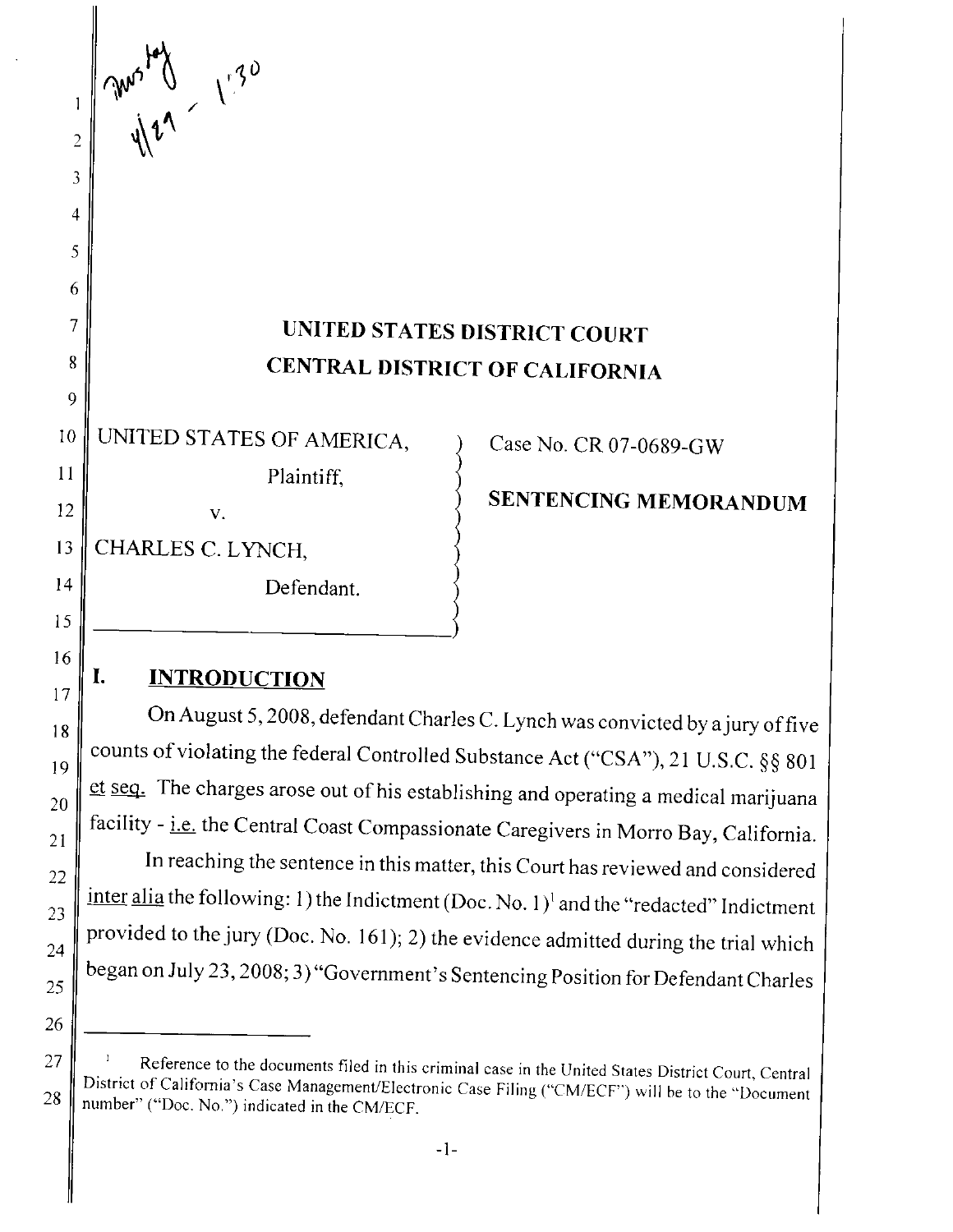C. Lynch" (Doc. No. 232); 4) "Declaration of Special Agent Rachel ßurkdoll in  $\mathbf{1}$ 2 Support of Government's Sentencing Position; Exhibits" (Doc. No. 236); 5) "Govern-3 ment's Position Re: Applicability of Mandatory Minimum Sentence to Defendant 4 Charles C. Lynch" (Doc. No. 238); 6) Notice of Lodging of Mr. Lynch's Initial 5 | Position re: Applicability of the Mandatory Minimum Sentence; Exhibits" (Doc. No. 6 244); 7) "Charles Lynch's Position re: Sentencing Factors; Exhibits" (Doc. No. 245); 7 8) "Declaration in Support of Charles Lynch's Position re: Applicability of the Man-8 datory Minimum Sentence" (Doc. No. 246); 9) "Government's Amended Position on 9 Applicability of Safety Valve Provision to Defendant Charles C. Lynch" (Doc. No. 10 249); 10) "Government's Amended Position on Applicability of Mandatory Minimum 11 Sentences to Defendant Charles C. Lynch" (Doc. No. 250); 11) "Government's 12 Amended Response to Presentence Report for Defendant Charles C. Lynch" (Doc. 13 No. 251); 12) "Government's Amended Sentencing Recommendation for Defendant 14 Charles C. Lynch" (Doc. No. 252); 13) "Statement of Sergeant Zachary Stotz in 15 Support of Charles C. Lynch's Position re: Sentencing Factors (Doc. No. 253); 14) 16 "Defendant's Reply to Government's Position re: Applicability of the Mandatory 17 Minimum Sentences (Doc. No. 254); 15) "Defendant's Reply to Government's 18 | Position re: Sentencing Factors; Declaration of Charles C. Lynch" (Doc. No. 255); 19 | 16) Letters of Jurors and Prospective Jurors (Doc. Nos. 257, 258 and 262); 17) United 20 States Probation Office ("USPO") Presentence Investigation Report (Doc. No. 259) 21  $\parallel$  and Addendum to the Presentence Report (Doc. No. 260); 18) USPO Recommen-22 dation Letter initially dated November 24, 2008 (Doc. No. 314); 19) "Letters in 23 Support of Defendant's Position re: Sentencing Factors" (Doc. No. 264); 20) "Charles 24 Lynch's Amended Initial Position re: Applicability of the Mandatory Minimum 25 Sentence" (Doc. No. 265); 21) "Statement in Support of Defendant's Position re: 26 Sentencing" (Doc. No. 266); 22) "Government's Notice re Defendant Charles C. 27 Lynch" (Doc. No. 267); 23) "Government's Response to Inquiry by the Court 28 Regarding Sentencing" (Doc. No. 276); 24) Abram Baxter's Video-Taped "Statement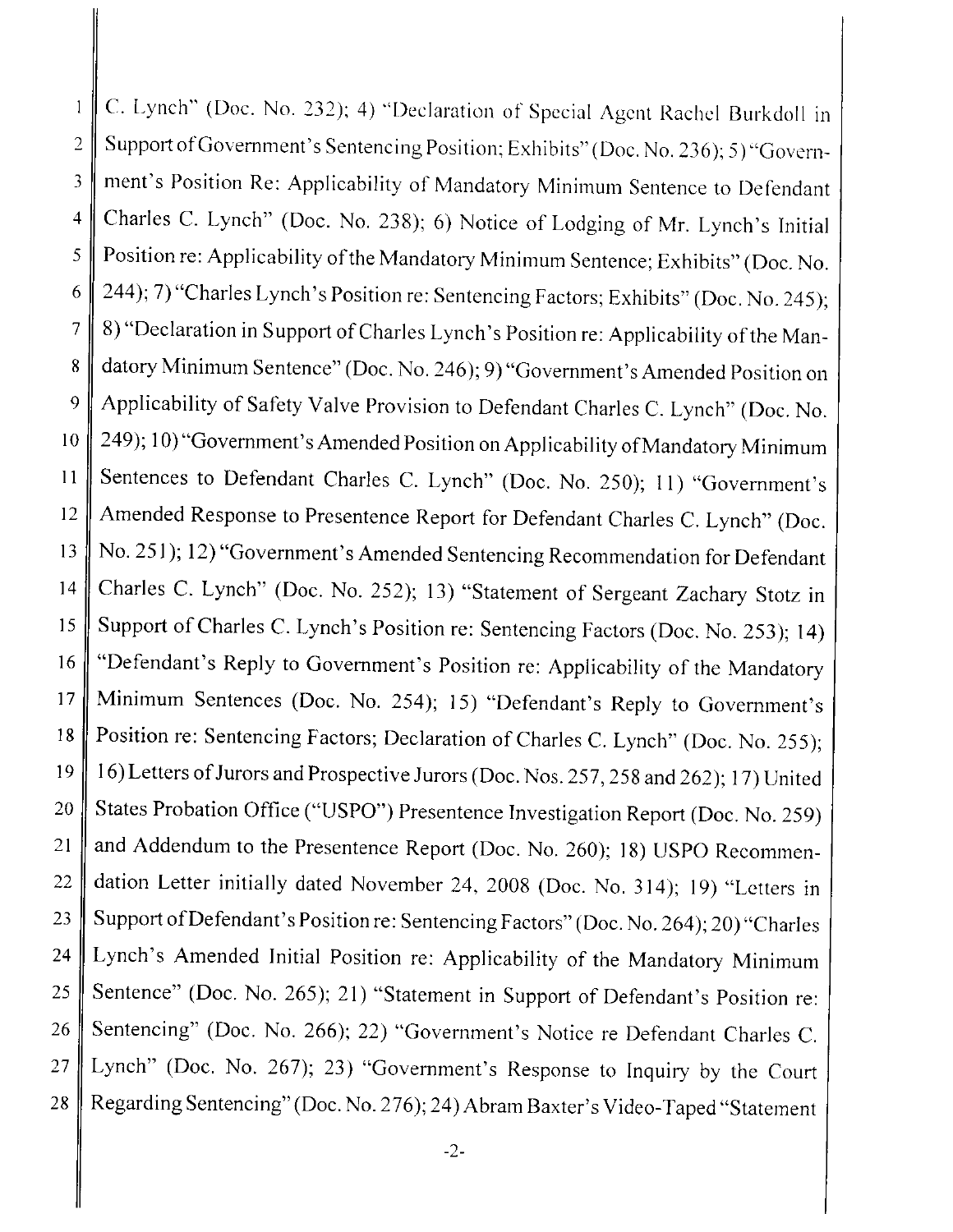in Support of Defendant's Position re: Sentencing" (Doc. No. 277); 25) "Declaration  $\mathbf{1}$ 2  $\parallel$  of Joseph D. Elford in Support of Charles C. Lynch's Position re: Sentencing" (Doc. 3 No. 279); 26) "Supplemental Letters in Support of Charles C. Lynch's Position re: 4 Sentencing" (Doc. No. 280); 27) "Charles Lynch's Supplemental Memorandum of 5 Points and Authorities re: Sentencing; Exhibits" (Doc. No. 285); 28) Government's 6 Response to the Court's Inquiries During April 23, 2009 Hearing; Exhibits" (Doc. 7 No. 286); 29) "Govemment's Filing re Defendant Charles C. Lynch" (Doc. No. 287); 8 30) "Government's Response to Defendant's Supplemental Memo of Points and 9 Authorities re Sentencing" (Doc. No. 290); 31) "Charlie Lynch's Reply to Govern-10 ment's Response to Court's Inquiries During April 23, 2009 Hearing" (Doc. No. 11 289); 32) "Charlie Lynch's Reply to Government's Response to Supplemental 12 Memorandum of Points and Authorities re: Sentencing" (Doc. No. 296); 33) 13 "Supplemental Exhibit in Support of Charles Lynch's Position re Sentencing" (Doc. 14 No. 297); 34) the other materials contained in the Court's file including previously 15 submitted evidentiary material; 35) statements made on behalf of Lynch at the 16 sentencing hearings on March 23, April 23 and June 11, 2009; and 36) the argument 17 of counsel on said dates. Pursuant to 18 U.S.C.  $\S$  3553(c), this Court issues this 18 Sentencing Memorandum which incorporates its prior positions as stated at the 19 sentencing hearings but also more fully delineates the bases for its imposition of the 20 Sentence on Defendant Lynch.

#### 21 | II. BACKGROUND

#### 22  $\parallel$  A. The Conviction

23 | Lynch was convicted of the following five counts: 1) conspiracy - (a) to 24 possess and distribute "at least" 100 kilograms of marijuana, "at least" 100 marijuana 25 plants, and items containing tetrahydrocannabinol ("THC"), (b) to maintain a  $26$  premises for the distribution of such controlled substances, and (c) to distribute 27 marijuana to persons under the age of 21 years - in violation of 21 U.S.C. §§ 846, 28 841(a)(1) and (b)(1)(B), 856 and 859; 2 and 3) sales of more than 5 grams of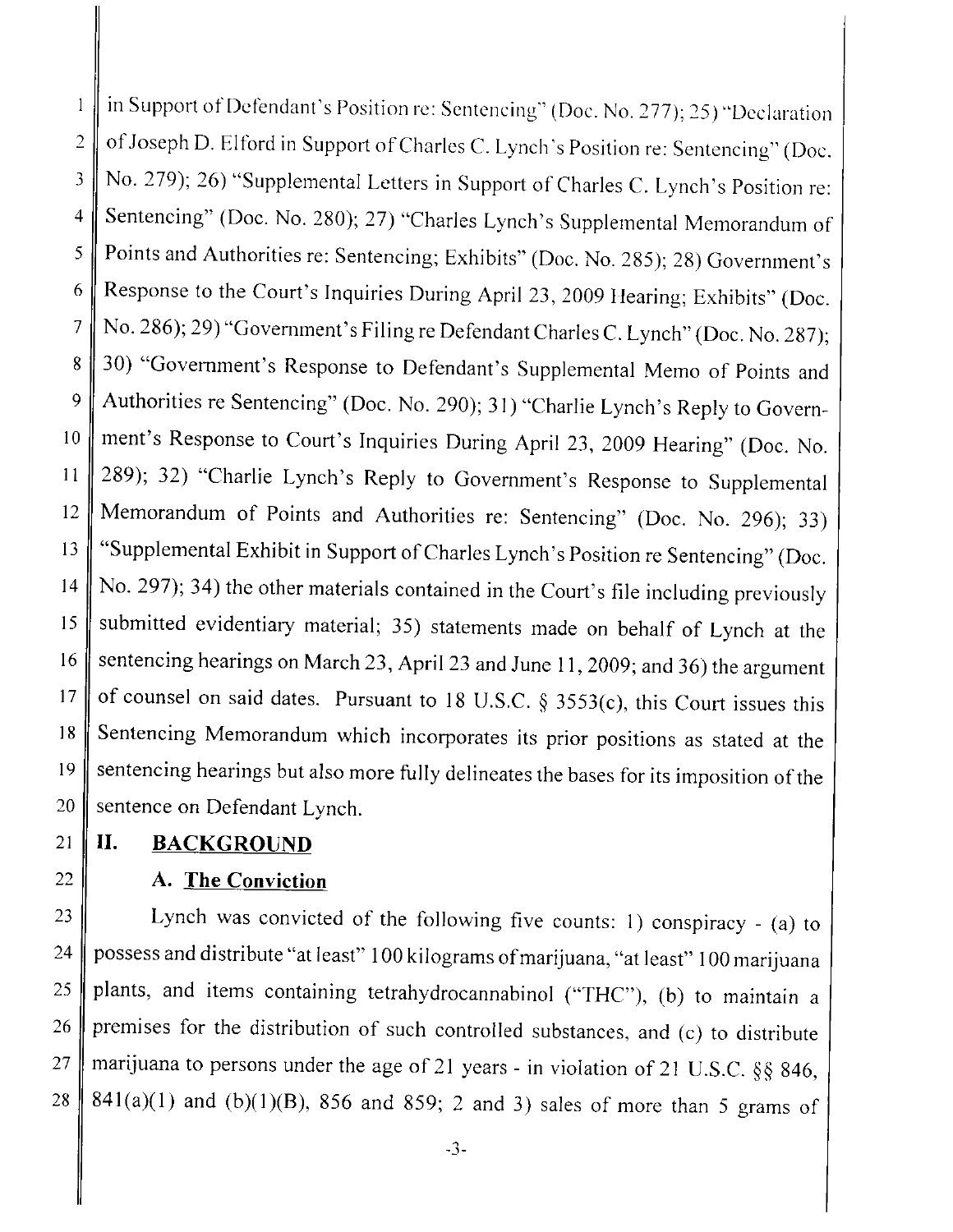|                | marijuana to J.S., a person under the age of 21, on June 10 and August 27, 2006 in                                                                                                                           |
|----------------|--------------------------------------------------------------------------------------------------------------------------------------------------------------------------------------------------------------|
| 2              | violation of 21 U.S.C. §§ 841(a)(1) and 859(a); 4) on March 29, 2007, possession                                                                                                                             |
| 3              | with the intent to distribute approximately 14 kilograms of material containing a                                                                                                                            |
| 4              | detectable amount of marijuana and approximately 104 marijuana plants in violation                                                                                                                           |
| 5              |                                                                                                                                                                                                              |
|                | of 21 U.S.C. § 841(a)(6) and (b)(1)(B); and 5) between about February 22, 2006 and                                                                                                                           |
| 6              | March 29, 2007, maintaining a premises at 780 Monterey Avenue, Suite B, Morro                                                                                                                                |
| 7              | Bay, California under the name "Central Coast Compassionate Caregivers" ("CCCC")                                                                                                                             |
| 8              | for the purpose of growing and distributing marijuana and THC. See the Verdict                                                                                                                               |
| 9              | (Doc. No. 175); the redacted Indictment (Doc. No. 161).                                                                                                                                                      |
| 10             | B. The Legality of Medical Marijuana Dispensaries Under California and                                                                                                                                       |
| 11             | <b>Federal Laws</b>                                                                                                                                                                                          |
| 12             | The CSA establishes five schedules of controlled substances. 21 U.S.C. $\S$                                                                                                                                  |
| 13             | 812(a). To fall within Schedule I, it must be found that:                                                                                                                                                    |
|                | (A) The drug or other substance has a high potential for                                                                                                                                                     |
| 14             | abuse.                                                                                                                                                                                                       |
| 15             | (B) The drug or other substance has no currently accepted<br>medical use in treatment in the United States.<br>(C) There is a lack of accepted safety for use of the drug                                    |
| 16             | or other substance under medical supervision.                                                                                                                                                                |
| 17             | 21 U.S.C. $\S$ 812(b)(1). Congress has designated both marijuana and THC as                                                                                                                                  |
| 18             | Schedule I controlled substances. <sup>2</sup> 21 U.S.C. § 812(c) - (Schedule I)(c)(10) and (17).                                                                                                            |
| $19 \parallel$ | As noted in Gonzales v. O Centro Espirita Beneficente Uniao do Vegetal, 546 U.S.                                                                                                                             |
| 20             | 418, 425 (2006):                                                                                                                                                                                             |
| 21             | Substances listed in Schedule I of the Act are subject to the                                                                                                                                                |
| 22             | most comprehensive restrictions, including an outright ban<br>on all importation and use, except pursuant to strictly regu-                                                                                  |
| 23             | lated research projects. See [21'U.S.C.] $\S$ § 823, 960(a)(1).                                                                                                                                              |
| 24             | The Act authorizes the imposition of a criminal sentence for simple possession of Schedule I substances, see §                                                                                               |
|                |                                                                                                                                                                                                              |
| 25             | The CSA allows the United States Attorney General to transfer a controlled substance designation                                                                                                             |
| 26             | from one schedule to another or to remove it from the schedules entirely if it no longer meets the<br>requirements for such inclusion. 21 U.S.C. § 811(a). However, attempts to move marijuana from Schedule |
| 27             | I (which began in 1972) have proved unsuccessful both on the administrative level, see, e.g., 66 Fed.Reg.                                                                                                    |
| 28             | 20038 (2001), and in the courts, see, e.g., Alliance for Cannabis Therapeutics v. DEA, 15 F.3d 1131, 1133<br>(D.C. Cir. 1994). See Gonzales v. Raich, 545 U.S. 1, 15 n.23 (2005).                            |

-4-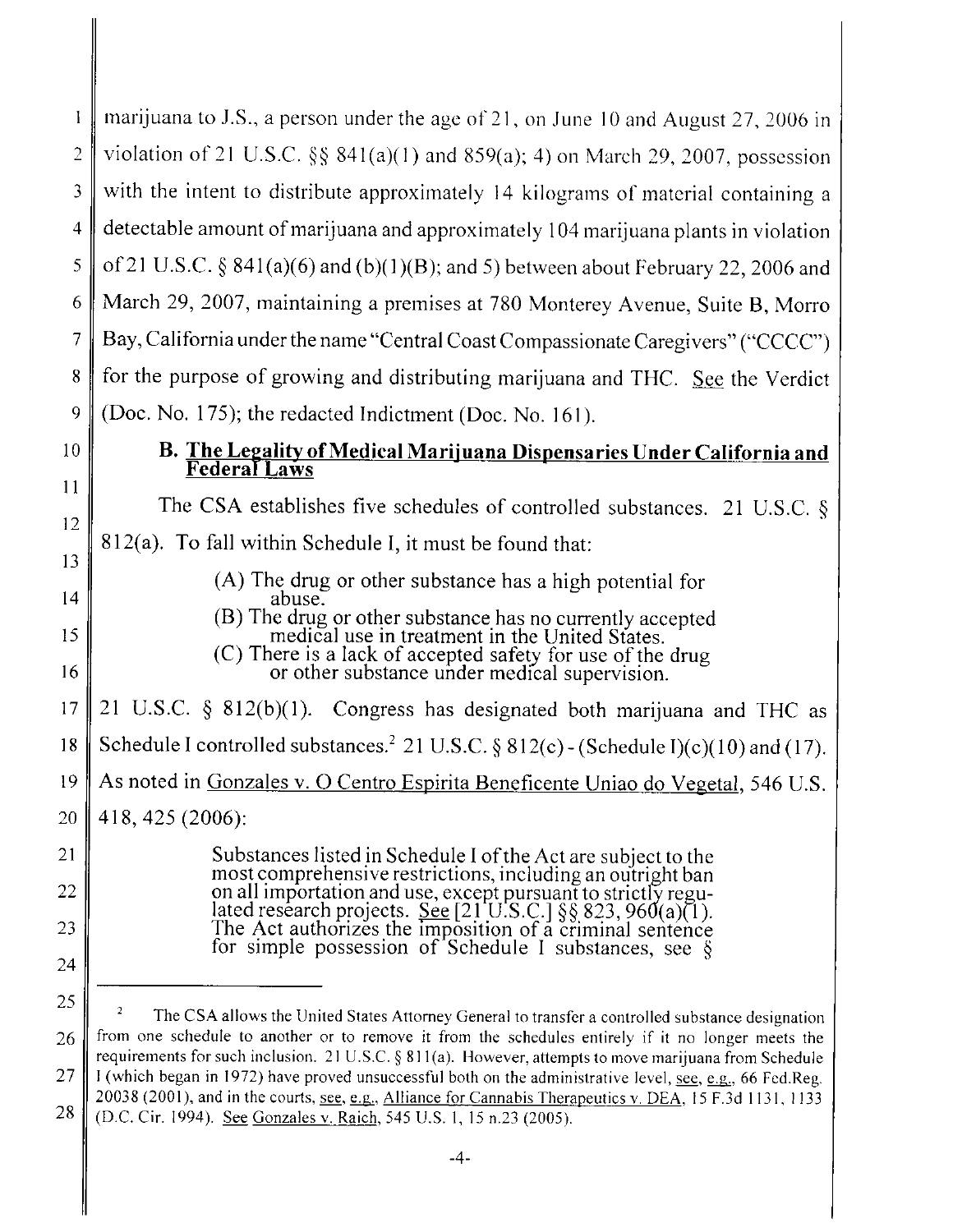$844(a)$ , and mandates the imposition of a criminal sentence for possession "with intent to manufacture, distribute, or dispense" such substances, see  $88,841(a)$  (b).

Thus, federal law prohibits the manufacture (*i.e.* cultivation), distribution, sale or possession (with intent to distribute) of marijuana. 21 U.S.C.  $\S$  841(a)(1). 3 4

In 1996, California voters passed Proposition 215, known as the "Compassionate Use Act of 1996" ("CUA"), which is codified in California Health & Safety Code ("Cal. H & S Code") § 11362.5. See Gonzales v. Raich, 545 U.S. 1, 5-6 (2005). The purpose of Proposition 215 was to "ensure that seriously ill Californians have the right to obtain and use marijuana for medical purposes where that medical use is deemed appropriate and has been recommended by a physician who has determined that the person's health would benefit from the use of marijuana in the treatment" of certain conditions such as cancer, glaucoma, "or any other illness for which marijuana provides relief." Cal. H & S Code § 11362.5(b)(1)(A). A goal of Proposition 215 (which has not been achieved to date) is to "encourage the federal and state governments to implement a plan to provide for the safe and affordable distribution of marijuana to all patients in medical need of marijuana."<sup>3</sup> Id. at § 11362.5(b)(1)(C). The operative sections of the CUA provide that: I) "no physician in this state shall be punished, or denied any right or privilege, for having recommended marijuana to a patient for medical purposes," and 2) "[Cal. H & S Code] Section 11357, relating to the possession of marijuana, and Section 11358, relating to the cultivation of marijuana, shall not apply to a patient, or to a patient's primary caregiver, who possesses or cultivates marijuana for the personal medical purposes of the patient upon the written or oral recommendation or approval of a physician." Id. at  $\S$ 11362.5(c) and (d). The term "primary caregiver" is defined in the CUA as "the 5 6 7 8 9 10 11 12 13 14 15 16 17 18 19 20 21 22 23 24

25

2

 $\mathbf{1}$ 

<sup>26</sup>  $\parallel$  <sup>3</sup> Not to be critical of Proposition 215 or the efforts of California legislators after its passage, it would appear rather obvious that, as a matter of federal law, - until such time as marijuana is removed or 27 downgraded from the CSA's list of Schedule I controlled substances - there could never be any coordination or consistency between the federal and state governments in regards to allowing the use of marijuana for 28 medicinal purposes. See infra: see also Raich, 545 U.S. at 33.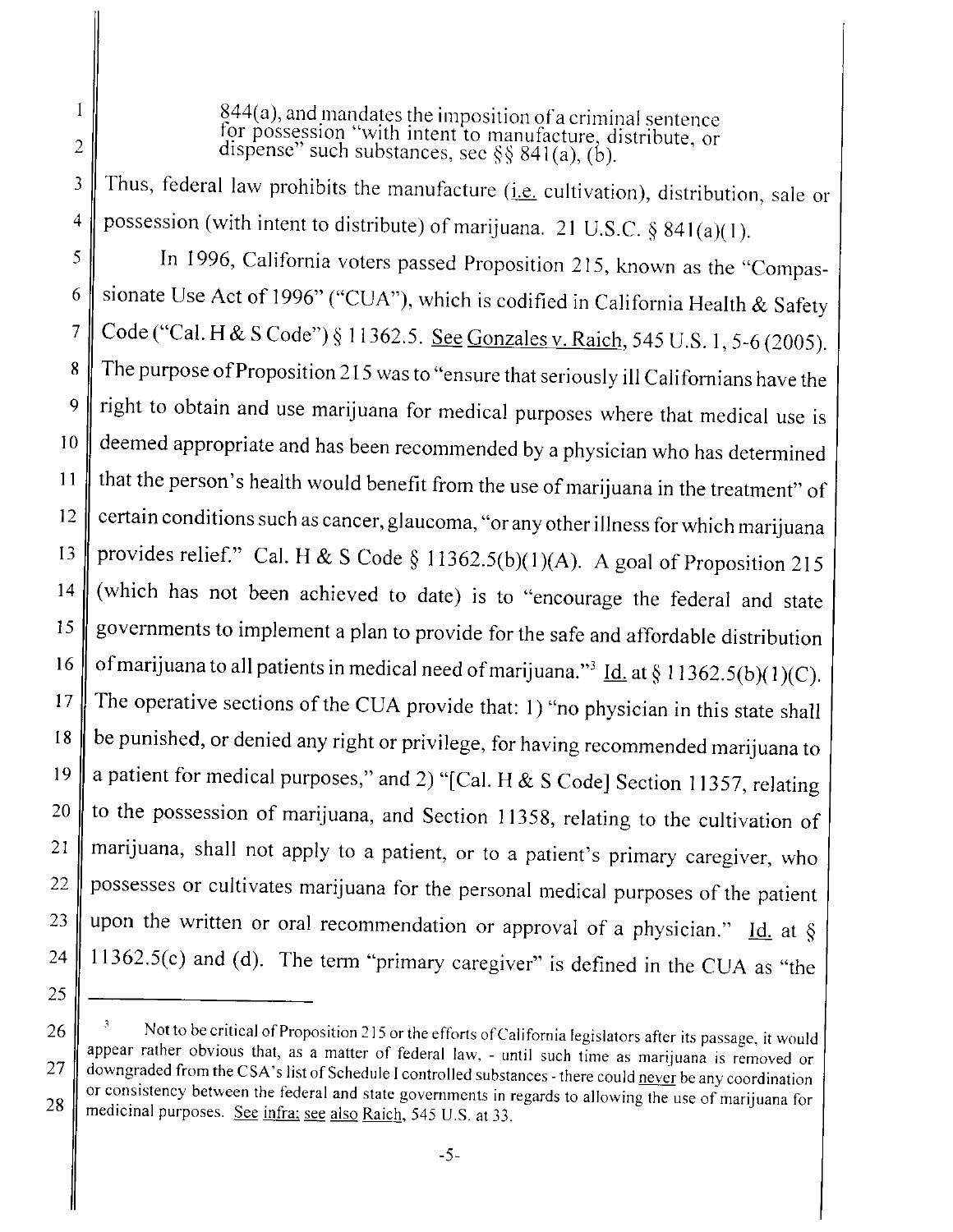individual designated by the person cxempted under this section who has consistently 2 assumed responsibility for the housing, health, or safety of that person." Id. at  $\S$  $3$  | 11362.5(e).

4 After the passage of the CUA, the California courts recognized that, "except"  $5 \parallel$  as specifically provided in the [CUA], neither relaxation much less evisceration of the 6 state's marijuana laws was envisioned." People v. Trippet, 56 Cal. App. 4th 1532, 7 1546 (1997) ("We accordingly have no hesitation in declining appellant's rather 8 candid invitation to interpret the statute as a sort of 'open sesame' regarding the 9 possession, transportation and sale of marijuana in this state."). The issue of medical  $10$  marijuana dispensaries under California law following the enactment of CUA was 11  $\parallel$  first considered in <u>People ex rel Lungren v. Peron</u>, 59 Cal. App. 4th 1383 (1997). 12 Therein, just before the passage of the CUA, the trial court granted a preliminary  $13$  injunction enjoining defendants from selling or furnishing marijuana at a premises 14 known as the "Cannabis Buyers' Club." After the enactment of  $\S$  11362.5, the trial 15  $\parallel$  court modified the injunction to allow the defendants to possess and cultivate medical 16 marijuana for their personal use on the recommendation of a physician or for the 17 personal medical use of persons with medical authorization who designated the 18 defendants as their primary caregivers, so long as their sales did not produce a profit.  $19$  The court of appeal vacated the modification of the preliminary injunction finding 20  $\parallel$  that the CUA did not sanction the sale of marijuana even if it was on a non-profit 21 basis and for medicinal purposes, and that marijuana providers such as the Cannabis 22 Buyers' Club could not be designated as "primary caregivers" because they do not 23  $\parallel$  "consistently assume<sup>[]</sup> responsibility for the housing, health or safety" of their 24 customers. *Id.* at 1395-97. See also People v. Galambos, 104 Cal. App. 4th 1147, 25 | 1165-69 (2002) (holding that Proposition 215 cannot be construed to extend  $26$  immunity from prosecution to persons who supply marijuana to medical cannabis  $27$  cooperatives).

 $\bf{l}$ 

28 In United States v. Oakland Cannabis Buyers' Cooperative, 532 U.S. 483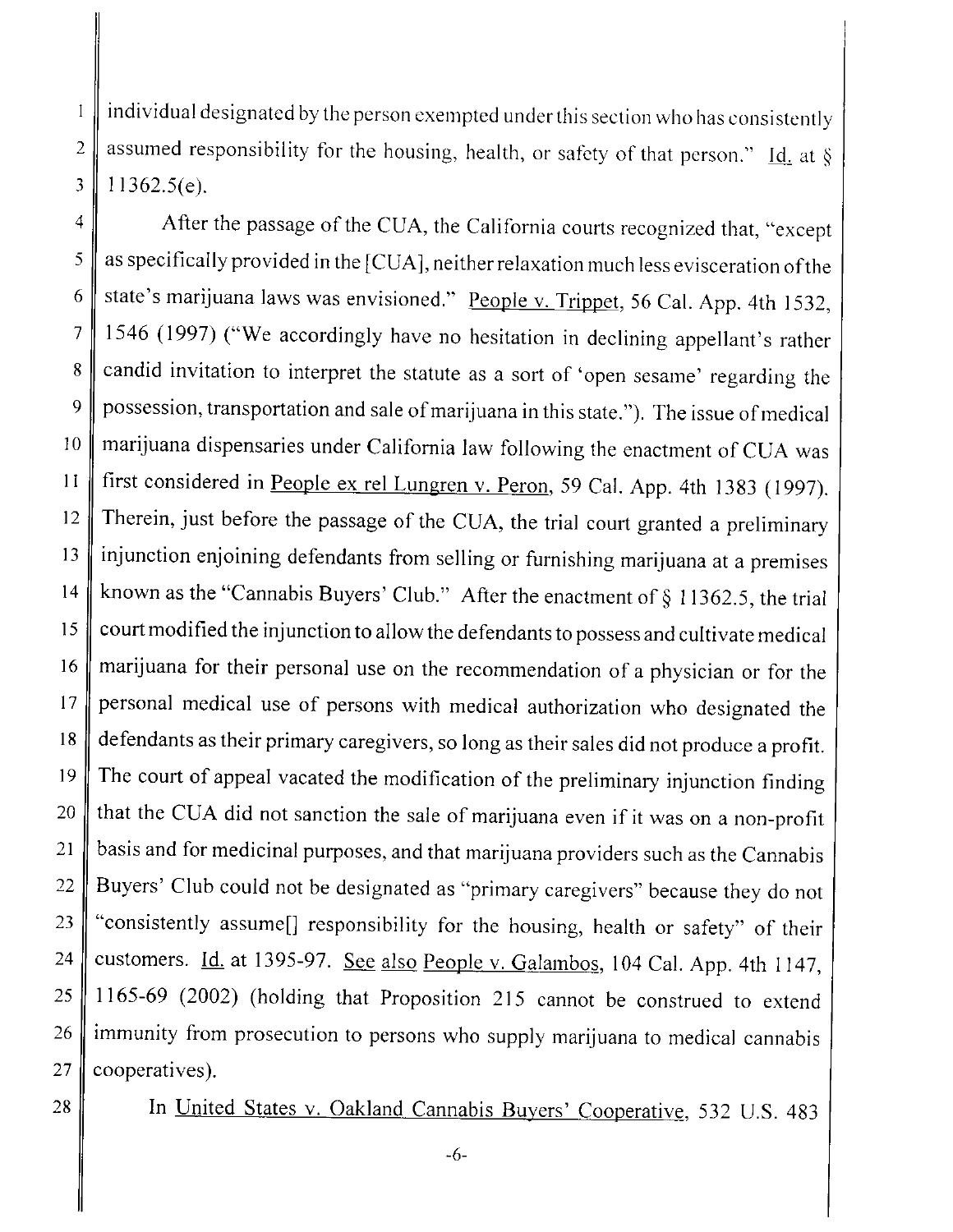(200 I), federal authorities brought an action to enjoin (and subsequently a contempt  $\mathbf{1}$ 2 motion against) a non-profit medical marijuana cooperative that had been distributing 3 marijuana to persons with physician's authorizations undcr the CUA. The 4 cooperative raised a defense of medical necessity that was rejected by the district 5 court but accepted by the Ninth Circuit. The Supreme Court reversed the Ninth 6 Circuit's decision because "in the Controlled Substances Act, the balance already has 7 been struck against a medical necessity exception." Id. at 499. As explained by the 8 Court:

> Under any conception of legal necessity, one principle is clear: The defense cannot succeed wnen the legislature itself has made a "determination of values." . . . . In the case of the Controlled Substances Act, the statute reflects a determination that marijuana has no medical benefits worthy of an exception (outside the confines of a Government-approved research project). Whereas some other drugs can be dispensed and prescribed for medical use, see  $21$  U.S.C.  $\frac{8}{3}$  829, the same is not true for marijuana. Indeed,' for purposes of the Controlled Substance Act, marijuana has "no currently accepted medical use" at all.  $\S$ 811.

Id. at 491.

17

9

10

11

12

13

 $14$ 

15

16

18

19

20

21

22

23

In 2003, the California Legislature enacted the Medical Marijuana Program Act

("MMPA") (Cal. H & S Code  $\S$  11362.7 to 11362.9) wherein it sought to:

(I) Clarify the scope of the application of the L Compassionate Use Act) and facilitate the prompt identilícation of qualified patients and their designated primary caregivers in order to avoid unnecessary arrest and prosecution of these individuals and provide needed guidance to law enforcement officers. (2) Promote uniform and consistent application of the (Compassionate Use Act) among the counties within the state. (31 Enhance the access of patients and caregivers to medical marijuana through collective, cooperative cultivation projects.

24 || California Stats. 2003, ch. 875,  $\S$  1, subd. (B); see also People v. Urziceanu, 132 Cal. 25 App. 4th 747, 783 (2005). Among the provisions of the MMPA are: 1) the 26 establishment through the California Department of Health Services of a voluntary 27 program for the issuance of identification cards to qualified patients who satisfy the 28 requirements of the MMPA, see Cal. H & S Code  $\S$  11362.71(a); 2) a bar under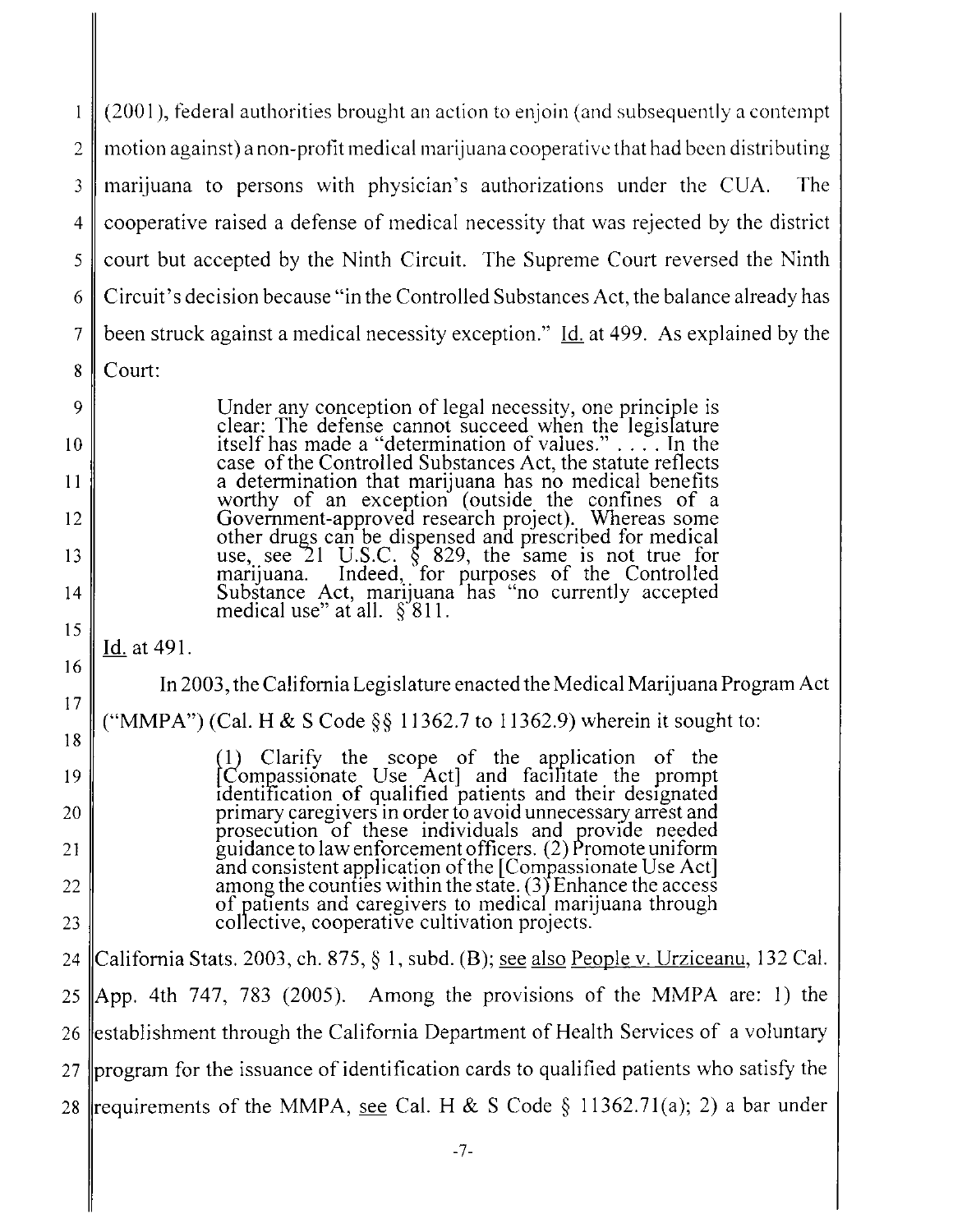California law providing that "No person or designated primary caregiver in  $\mathbf{1}$ 2 possession of a valid identification card shall be subject to arrest for possession,  $3$   $\parallel$ transportation, delivery, or cultivation of medical marijuana in an amount established  $4$  (in the MMPA), unless there is reasonable cause to believe that the information 5 contained in the card is false or falsified, [or] the card has been obtained by means of 6 fraud," see id. at § 11362.71(e); and 3) the setting of a maximum of eight ounces of 7 dried marijuana and "no more than six mature or 12 immature marijuana plants per 8 qualified patient," see id. at § 11362.77(a).<sup>4</sup> "Primary caregiver" is given substantially 9 the same meaning in the MMPA as it has in the CUA. Compare Cal. H & S Code § 10 ||11362.5(e) with § 11362.7(d). The MMPA envisioned collective and/or cooperative 11 ||cultivation of marijuana for medical purposes. See Cal. H & S Code § 11362.775 12 which states:

> Qualified patients, persons with valid identification cards,<br>and the designated primary caregivers of qualified patients and persons with identification cards, who associate within the State of California in order collectively or cooperatively to cultivate marijuana for medical purposes, shall not solely on the basis of that fact be subject to state criminal sanctions. . . .

13

14

15

16

20

21

17 However, Cal. H & S Code § 11362.765(a) provides that: "nothing in this section shall 18  $\|$ ... authorize any individual or group to cultivate or distribute marijuana for profit." 19 Nevertheless, a primary caregiver can receive "compensation for actual expenses,

<sup>22</sup> 23 As observed in Raich, 545 U.S. at 32 n.41, "the quantity limitations [in  $\S 11362.77(a)$ ] serve only as a floor.... and cities and counties are given *carte blanche* to establish more generous limits. Indeed, several cities and counties have done just that. For example, patients residing in the cities of Oakland and Santa Cruz and in the counties of Sonoma and Tehama arc permitted to possess up to 3 pounds of processed marijuana." 24

Moreover, in People v. Kelly, 47 Cal. 4th 1008 (2010), the California Supreme Court held that the MMPA (enacted by the California legislature at Cal. H & S Code § 11362.77(a)) - insofar as it set amount limitations which would burden the defense to a criminal charge of possessing or cultivating marijuana under the CUA (which was enacted pursuant to the California initiative process)- impermissibly amended the CUA and, in that respect, is invalid under the California Constitution, Article II, Section  $10(c)$ . Id. at 1049. Consequently, under California law, a patient or primary caregiver may assert as a defense in state court that he or she possessed or cultivated "an amount of marijuana reasonably related to meet his or her current medical needs... without reference to the specific quantitative limitations specified by the MMP $[A]$ ." Id. 25 26 27 28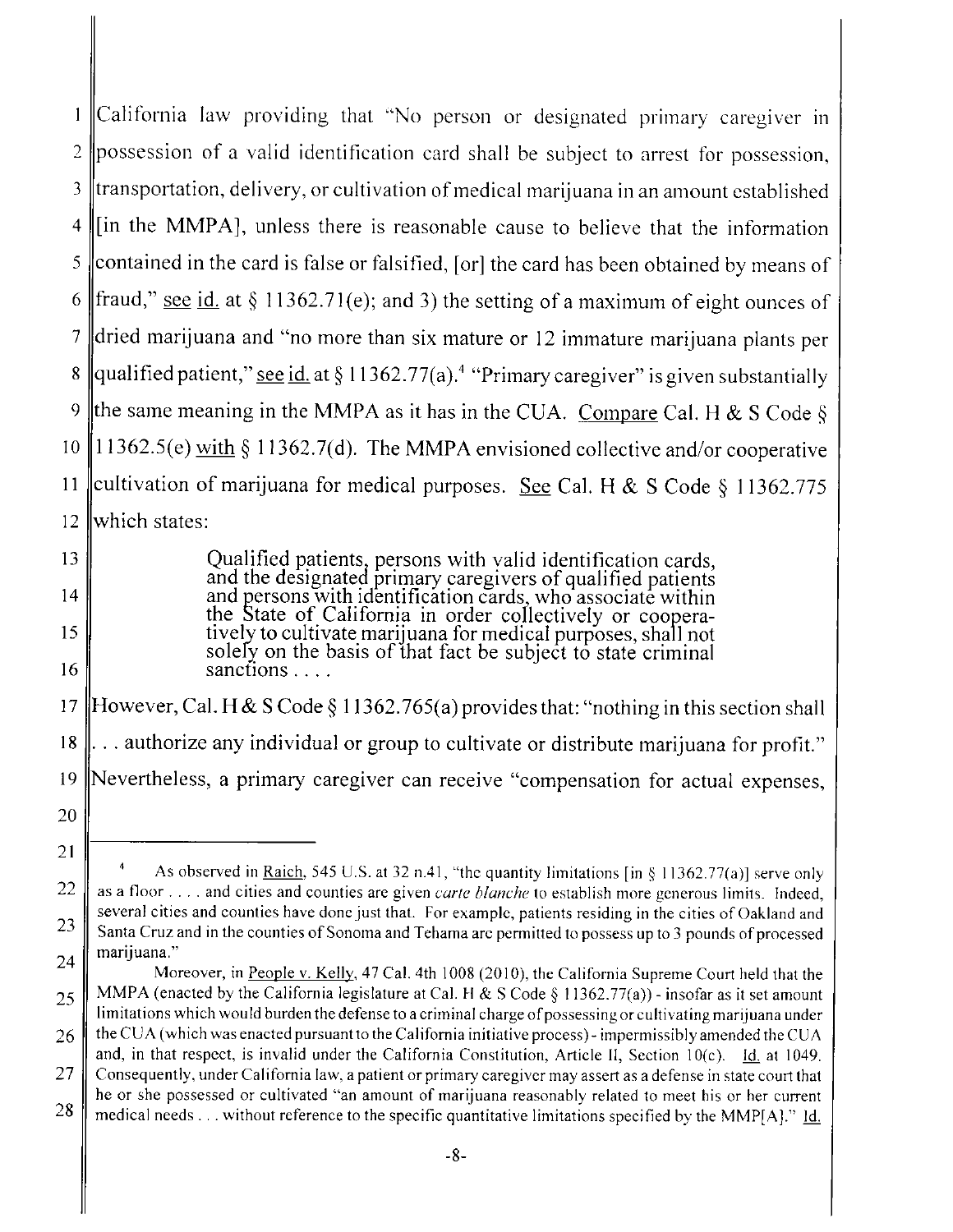1 lincluding reasonable compensation incurred for services provided to an eligible 2 gualified patient or person with an identification card to enable that person to use 3 || marijuana under [the MMPA]...." Id. at  $\S 11362.765(c)$ .

 $4 \parallel$  The MMPA was observed to be "a dramatic change in the prohibitions on the 5 luse, distribution, and cultivation of marijuana for persons who are qualified patients 6 or primary caregivers . . . ." Urziceanu, 132 Cal. App. 4th at 785. It was viewed as 7 contemplating "the formation and operation of medicinal marijuana cooperatives that 8 would receive reimbursement for marijuana and the services provided in conjunction 9 with the provision of that marijuana." Id.

10 In Raich, the Supreme Court addressed the issue of "whether the power vested 11  $\|$ in Congress by Article 1, § 8 of the Constitution '[t]o make all Laws which shall be 12 necessary and proper for carrying into Execution' its authority to 'regulate Commerce 13 with foreign Nations, and among the several States' includes the power to prohibit the 14 local cultivation and use of marijuana in compliance with California law." 545 U.S. 15  $\|$ at 5. Its answer was yes. The Court vacated the Ninth Circuit's decision ordering 16 preliminary injunctive relief which was based on a finding that the plaintiffs therein 17 had "demonstrated a strong likelihood of success on their claim that, as applied to 18 them, the CSA is an unconstitutional exercise of Congress' Commerce Clause 19 authority." Id. at 8-9. The Court did not address certain other claims raised by the 20  $\|$ plaintiffs, but not adopted by the Ninth Circuit, and remanded the case. On remand, 21  $\|$ in Raich v. Gonzales, 500 F.3d 850 (9th Cir. 2007) ("Raich II"), the Ninth Circuit did 22 address those remaining claims and held that: 1) while the plaintiffs might have a  $23$  viable necessity defense, that defense would only protect against liability in the 24 context of an actual criminal prosecution and would not empower a court to enjoin the 25 "enforcement of the Controlled Substance Act as to one defendant," id. at 861; 2) there 26 was no substantive due process violation under the Fifth or Ninth Amendments 27 because "federal law does not recognize a fundamental right to use medical marijuana 28  $\parallel$  prescribed by a licensed physician to alleviate excruciating pain and human suffering,"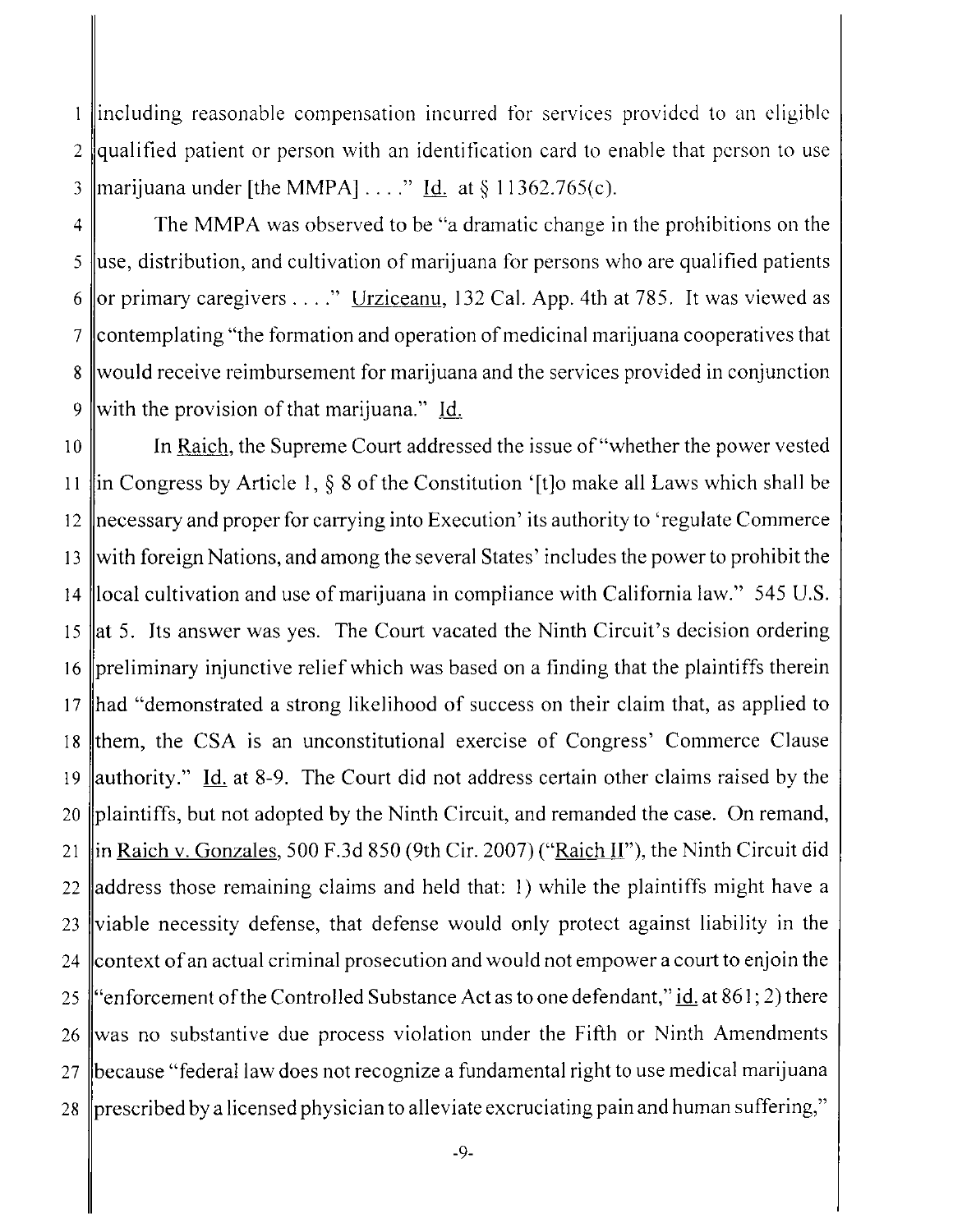lid. at 866; and 3) the Supreme Court's decision in Raich had foreclosed plaintiffs'  $\mathbf{1}$ 2 Tenth Amendment claim, id. at 867.

3 On August 25, 2008, pursuant to Cal. H & S Code § 11362.81(d), the California 4 Attorney General issued "Guidelines for the Security and Non-Diversion of Marijuana 5 Grown for Medical Use" ("Cal. AG Guidelines"). See Exhibit 15 to Declaration of 6 Special Agent Rachel Burkdoll ("Burkdoll Decl.") (Doc. No. 236); see also People v. 7 Hochanadel, 176 Cal. App. 4th 997, 1009-11 (2009). Those guidelines recognize that 8 "a properly organized and operated collective or cooperation that dispenses medical 9 marijuana through a storefront may be lawful under California law" provided that it 10 complies with the restrictions set forth in the statutes and the guidelines. See Cal. AG 11 |Guidelines at page 11, Exhibit 15 to Burkdoll Decl. The Cal. AG Guidelines also state 12  $\|$ that:

> The incongruity between federal and state law has given rise to understandable confusion, but no legal conflict exists merely because state law and federal law treat marijuana differently. Indeed, Califomia's medical marijuana laws have been challenged unsuccessfully in court on the ground that they are preempted by the CSA. (County of San Diego v. San Diego NORML (July 31, 2008) --- Ca1.Rptr.3d --,2008 WL 2930117.) Congress has provided that states are free to regulate in the area of controlled substances, including marijuana, provided that state law does not positively conflict with the CSA. (21 U.S.C. § 903.) Neither Proposition 215, nor the MMP, conflict with the CSA because, in adopting these laws California did not "legalize" medical marijuana, but instead exercised the state's reserved powers to not punish certain marijuana offenses under state law when a physician has recommended its use to treat a serious medical condition.

In light of California's decision to remove the use and cultivation of physician-recommended marijuana from the scope of the state's drug laws, this Office recommends that state and local law enforcement officers not arrest individuals or seize marijuana under federal law when the officer determines from the facts available that the cultivation, possession, or transportation is permitted under California's medical marijuana laws.

15

16

17

18

19

20

21

22

23

24

25

26

14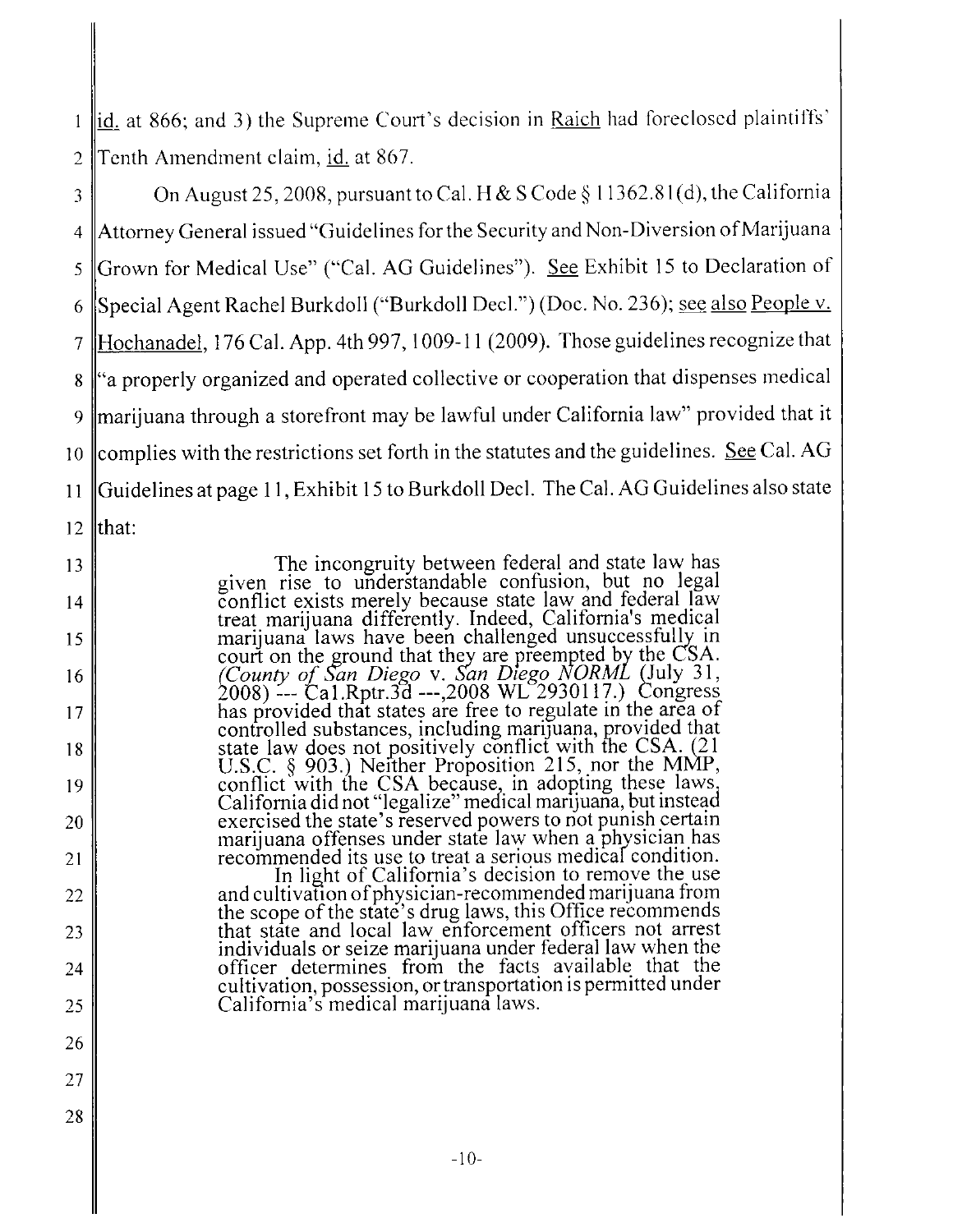Id. at page  $3<sup>5</sup>$  $\mathbf{1}$ 

2 || In November 2008, the California Supreme Court in People v. Mentch, 45 Cal.  $3 \parallel 4$ th 274 (2008), addressed the issue of who may qualify as a "primary caregiver" under  $4 \parallel$ the CUA and the MMPA. Defendant Mentch grew marijuana for his own use and for  $5 \parallel$  five other persons. Both he and the other five had authorizations from physicians for 6 medical marijuana. He testified that he sold the marijuana "for less than street value"  $7 \parallel$  and did not make a profit from the sales. At his trial, Mentch sought to argue that he 8 was a primary caregiver when he provided medical marijuana to the other five persons 9 who had a doctor's recommendation. The California Supreme Court rejected that 10 argument observing that the statutory definition of a "primary caregiver" was 11 delineated as an individual "who has consistently assumed responsibility for the 12 housing, health or safety" of that patient. Id. at 283; see also Cal. H & S Code § 13 || $11362.5(d)$ . Therefore, the mere fact that an individual supplies a patient with medical 14 marijuana pursuant to a physician's authorization does not transform that individual 15 into a primary caregiver because he or she will not have necessarily and previously 16  $\parallel$  and consistently assumed responsibility for the patient's housing, health and/or safety. 17  $\text{Id}$  at 284-85. The fact that the individual is the "consistent" or exclusive source of 18 the medical marijuana for the patient makes no difference. Id. at 284-86. Likewise, 19  $\lVert$ "[a] person purchasing marijuana for medicinal purposes cannot simply designate 20 seriatim, and on an ad hoc basis,  $\dots$  sales centers such as the Cannabis Buyers' Club 21 as the patient's 'primary caregiver.'" Id. at 284 (quoting Peron, 59 Cal. App. 4th at  $22$  ||1396).

23 During a press conference on February 24, 2009, in response to a question 24 whether raids on medical marijuana clubs established under state law represented

- 25
- 26

The Cal. AG Guidelines' language that "no legal eonfliet exists" is somewhat misleading. While  $27 \parallel$  no such conflict existed as to California law vis-a-vis "physician recommended marijuana," there certainly remained a definite conflict between federal and California laws as to the legality and enforcement of 28 criminal statutes concerning the cultivation, possession and distribution of marijuana for medicinal purposes.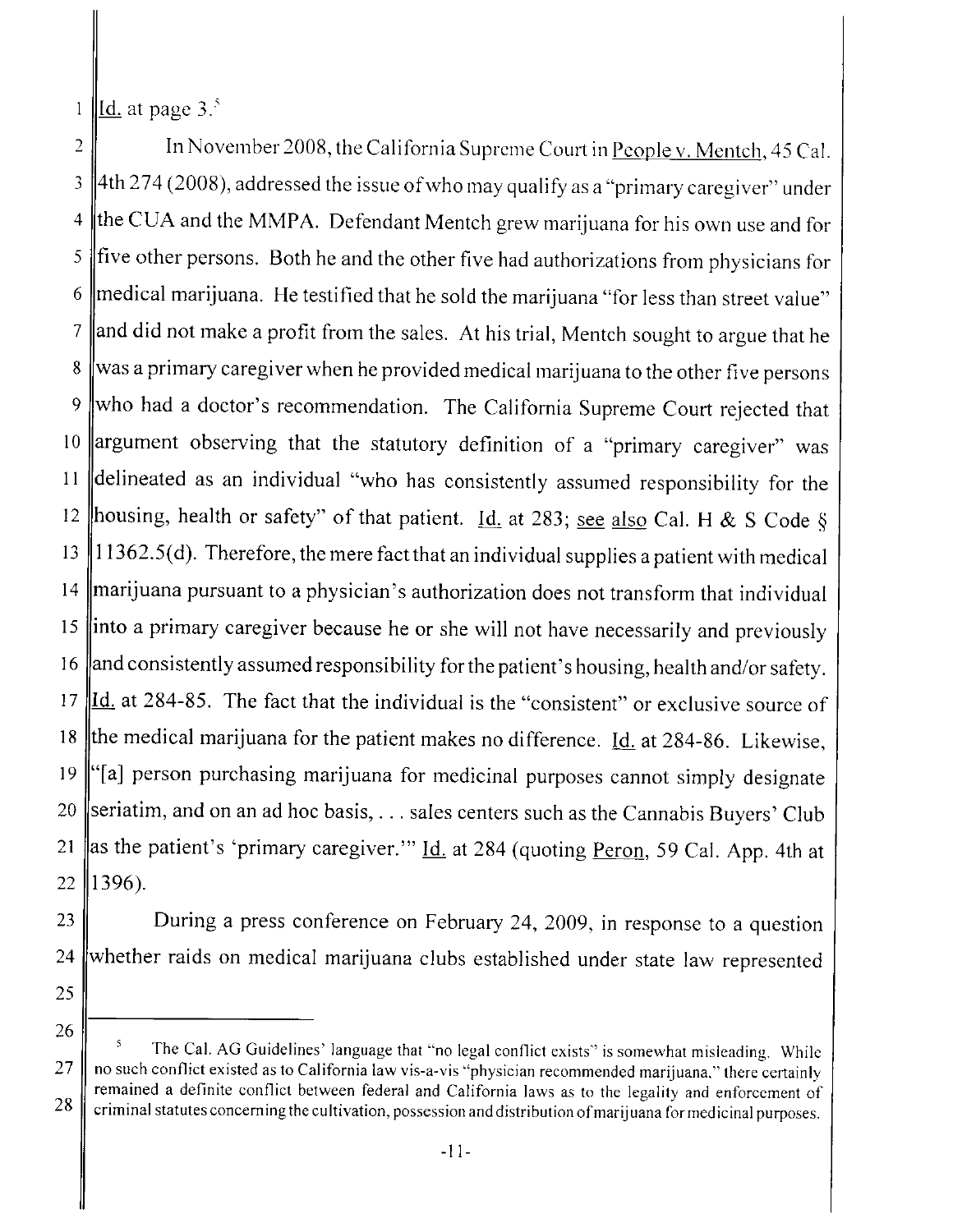federal policy going forward, United States Attorney Gencral Eric Holder reportedly  $\mathbf{I}$ 2 stated, "No, what the president said during the campaign, you'll be surprised to know, 3 will be consistent with what we'll be doing in law enforcement. He was my boss  $4$  during the campaign. He is formally and technically and by law my boss now. What 5 he said during the campaign is now American Policy."<sup>6</sup> See United States v. Stacy, 6 No. 09cr3695, 2010 U.S. Dist. LEXIS 18467 at \*12 (S.D. Cal. 2010). On March 19, 7 2009, Holder explained that the Justice Department had no plans to prosecute pot 8 dispensaries that were operating legally under state laws.<sup>7</sup> Id.

11

14

15

16

22

23

24

## 9 C. Nature and Circumstances of Defendant's Criminal Conduct

10 As characterized and stated by USPO in its November 24, 2008 Sentencing

- 12 F <sup>6</sup> In November of 2008 during his campaign, Senator (now President) Barack Obama is reported to have stated that:
- 13  $\parallel$  ... his mother had died of cancer and said he saw no difference between doctor-prescribed morphine and marijuana as pain relievers. He said he would be open to allowing medical use of marijuana, if scientists and doctors concluded it was effective, but only under "strict guidelines," because he was "concerned about folks just kind of growing their own and saying it's for medicinal purposes."

See, Bob Egelko, "Next President Might Be Gentler on Pot Clubs," San Francisco Chronicle (May 12, 2008). The same article quoted Ben LaBolt, Obama's campaign spokesman, as saying: 17

"V oters and legislators in the states. . . have decided to provide their residents suffering from chronic diseases and serious illnesses like AIDS and cancer with medical marijuana to relieve their pain and suffering. Obama supports the rights of states and local governments to make this choice - through he believes medical marijuana should be subject to (U.S. Food and Drug Administration) regulations like other drugs." LaBolt also indicated that Obama would end U.S. Drug Enforcement Administration raids on medical marijuana suppliers in states with their own laws. 18 19 20 21

However. morphine as a designated Schedule II controlled substance is recognized by federal statute as having "a currently accepted medical use in treatment in the United States," see 21 U.S.C. § 812(b)(2), and hence can be prescribed by physicians as a pain reliever. Marijuana cannot - because it is classified under federal law as a Schedule I substance and hence "has no currently accepted medical use." See 21 U.S.C.  $§ 812(b)(1)$ .

25 26 In response to this Court's inquiry regarding Attorney General Holder's statements, the Government submitted a letter from H. Marshall Jarrett, Director of the Exccutive Office for United States Attorneys, United States Department of Justice, which indicated that the Office of the Deputy Attorney General had reviewed the facts of Lynch's case and concurred "that the investigation, prosecution, and conviction of Mr. Lynch are entirely consistent with Department policies as well as public statements made by the Attorney GeneraL" See Doc. No. 276. 27 28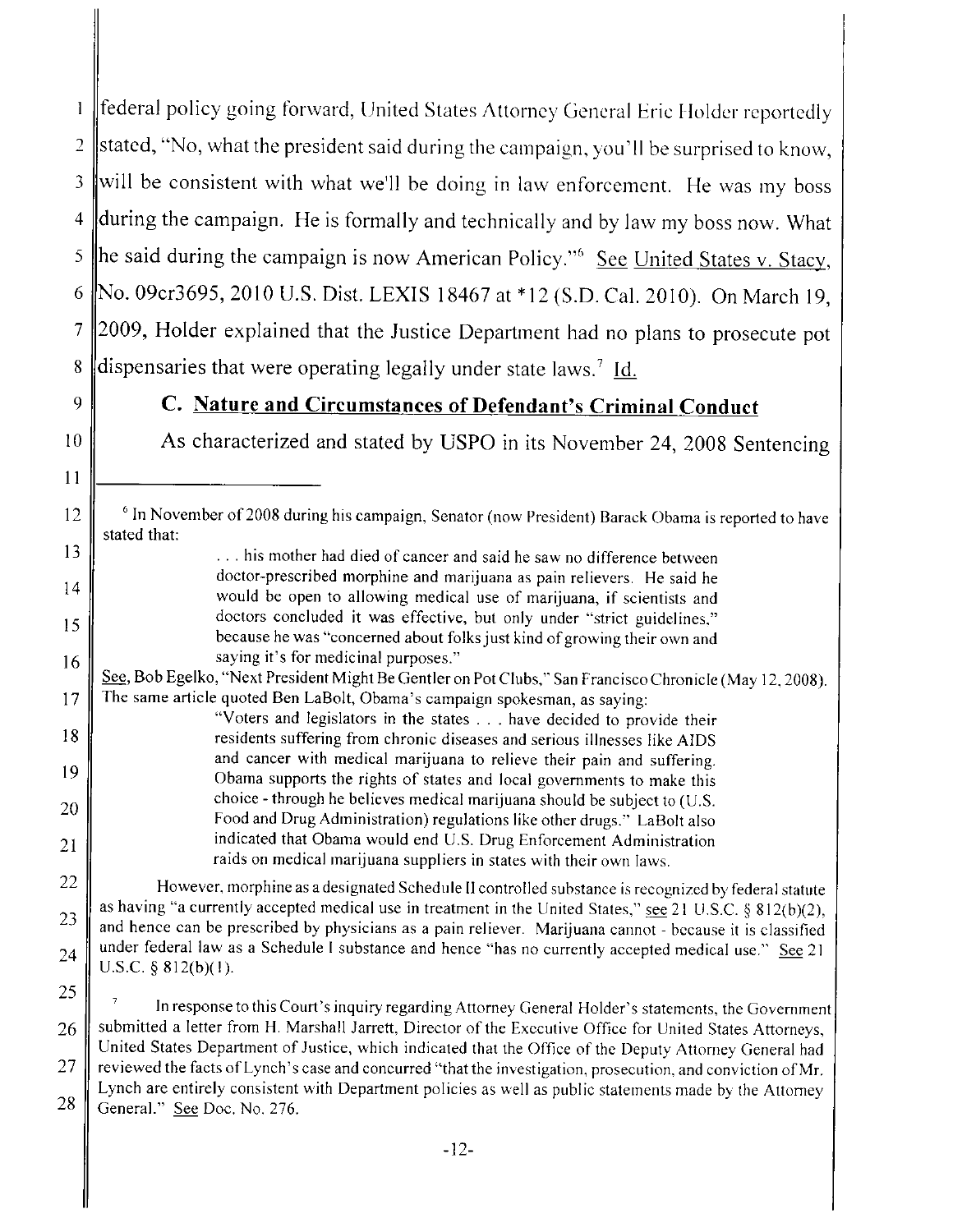Recommendation Letter ("Sent. Rec. Let.") (Doc. No. 314), with which this Court 1 2  $|$ agrees:

> (T)his case is not like that of a common drug dealer buying ana selling drugs without regulation, government oversight, and with no other concern other than making profits. In this case, the defendant opened a marijuana dispensary under the guidelines set forth by the State of Califomia . . . . His purpose for opening the dispensary was to provide marijuana to those who, under California law, (were) qualified to receive it for medical reasons.

Sent. Rec. Let. at page 4.

3

4

5

6

7

20

21

22

23

24

25

26

In 2005, Lynch obtained a prescription for medical marijuana to treat his headaches. See Presentence Investigation Report ("PSR") | 101 at page 20 (Doc. No.  $259$ .<sup>8</sup> In order to obtain "medical grade" marijuana, he drove to various marijuana dispensaries operating publicly in Santa Cruz and Santa Barbara. Id.; see also Sent. Rec. Let. at page 6. Noting the dearth of such dispensaries in San Luis Obispo County 8 9 10 11 12 13 where he resided, Lynch investigated opening such an enterprise. He researched the 14 law on medical marijuana distribution. See paragraphs 2-3 of Declaration of Charles 15 16 17 18 Lynch ("Lynch Dec.") (Doc. No. 246). By January 2006, he opened a medical marijuana dispensary in Atascadero, California. That venture was "short lived" because the city officials used zoning restrictions to close his shop. Sent. Rec. Let. at page 4 (Doc. No. 314); PSR at  $\P$  10 (Doc. No. 259). 19

Prior to opening the CCCC in Morro Bay, Lynch took a variety of steps. They included, inter alia: 1) calling an office of the Drug Enforcement Agency ("DEA") where, according to Lynch, he inquired regarding the legality of medical marijuana dispensaries;9 2) hiring a lawyer (Lou Koory) and seeking advice in regards to his

As stated in the Government's Sentencing Position for Defendant Charles C. Lynch (Doc. No. 232) at page I, "(tJhe government adopts the factual findings in the PSR, including the summary of offense conduct and relevant conduct."

<sup>9</sup> At the trial, Lynch testified as to having telephoned a DEA branch office to inquire about the legality  $27 \parallel$  of medical marijuana dispensaries. He also placed into evidence a copy of his phone records which showed that contact was made between his telephone and the DEA's branch office for a number of minutes. 28 However, Lynch did not have any record as to the identity of the purported DEA employee to whom he spoke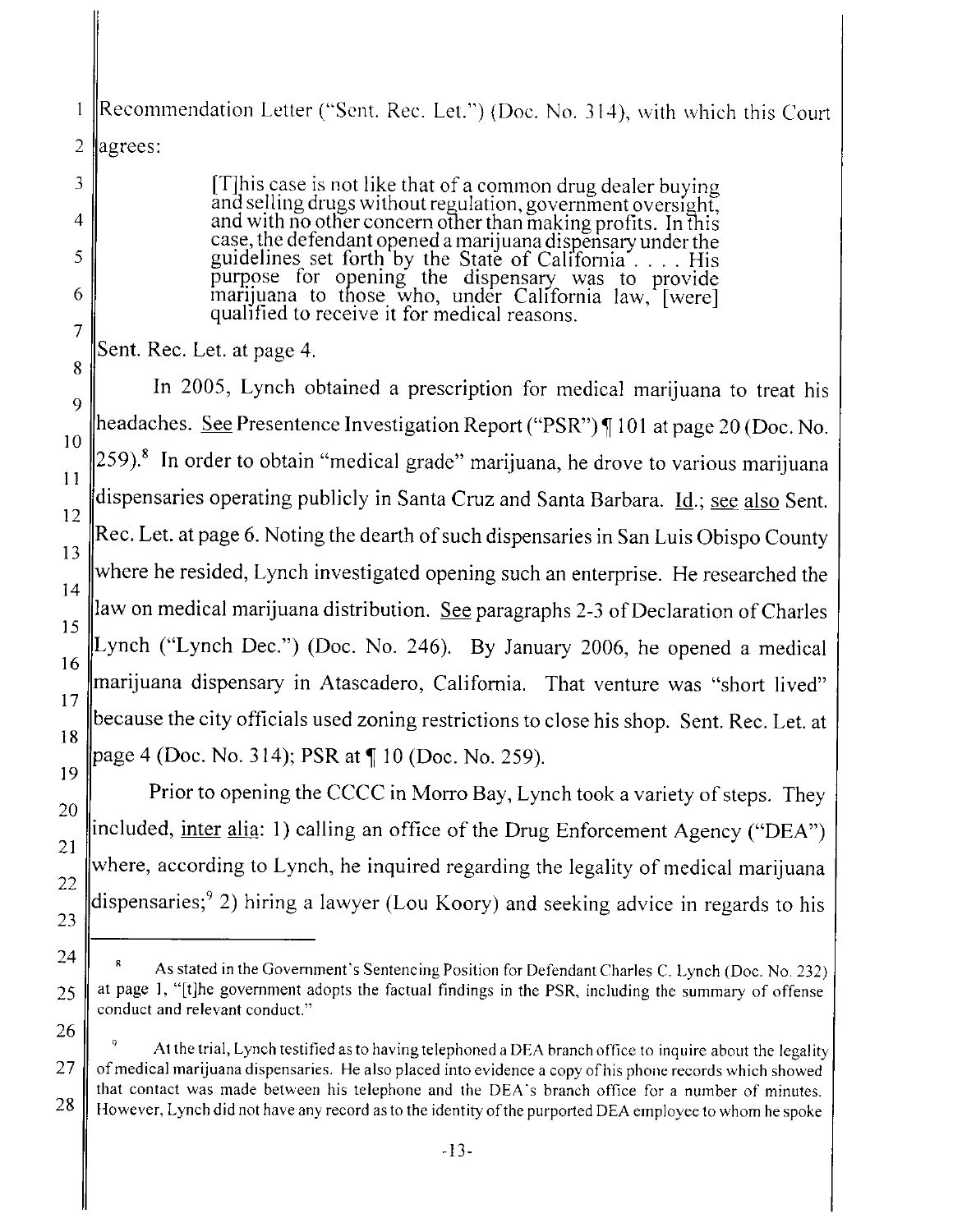| operations (see Lynch Decl. at  $\P$  4, Doc. No. 246); 3) applying to the City for a  $\mathbf{1}$ 2 business license to operate a medical marijuana dispensary, which he obtained ( $\underline{\mathbf{id}}$  at  $3 \parallel$  7); and 4) meeting with the City of Morro Bay's Mayor (Janice Peters), city council 4 | members, the City Attorney (Rob Schultz) and the City Planner (Mike Prater) (id. at 5  $\parallel$  8). The aforementioned city officials did not raise any objections to Lynch's plans. 6 However, the City's Police Chief issued a February 28, 2006, memorandum as to 7 Lynch's business license application indicating that, while the medical marijuana 8 dispensary might be legal under California law, federal law would still prohibit such 9 an operation and "California law will not protect a person from prosecution under 10  $\parallel$  federal law."<sup>10</sup> Trial Exhibit No. 179; see also Trial Exhibit No. 180.

11 The CCCC was not operated as a clandestine business. It was located on the 12 second floor of an office building with signage in the downtown commercial area. See 13 Declaration of Janice Peters at  $\P$  4 (Doc. No. 246). An opening ceremony and tour of

22

23

24

25

26

27

28

1) an authorized federal govcrnment official who was empowered to render the claimed erroneous advice,

2) was made aware of all the relevant historical facts, and

3) affirmatively told the Defendant that the proscribcd conduct was permissible,

4) the defendant relied on that incorreet information. and

5) Defendant's reliance was reasonable.

See Jury Instruction No. 34 (Doc. No. 172). The jury was also instructed that "mere ignorance of the law or a good faith belief in the legality of one's conduct is no excuse to the crimes chargcd in the Indictment." ld.

In response to the Police Chief's memorandum, on March 13, 2006, the City Attorney for Morro Bay issued a legal opinion and justification to approve and issue a business license for CCCC, even though "under federal law the distribution of marijuana even for medical purposes and in accordance with the CUA eould still lead to criminal prosecution." See Exhibit 9 to Notice of Lodging of Mr. Lynch's Initial Position Re: Applicability of the Mandatory Minimum Sentence (Doe. No. 244).

<sup>14</sup>

or what exactly was said by the employee.

<sup>15</sup> 16 Lynch raised the telephone conversation as the basis for an "entrapment by estoppel" defense. See generally United States v. Batterjee, 361 F.3d 1210, 1216 (9th Cir. 2004). Given the verdict, it is clear that the jury found that Lynch had failed to meet his burden of establishing that defense. In so deciding, the jury did not necessarily find that Lynch had lied in regards to having phoned the DEA, talking to a DEA official, and/or (as a result of that discussion) concluding that his operating a medical marijuana facility would not violate federal or state law. This is because the jury was instructed in regards to the entrapment by estoppel defense that the defendant bore the burden of proving by a preponderance of the evidence each of the following five elements: 17 18 19

<sup>20</sup> 21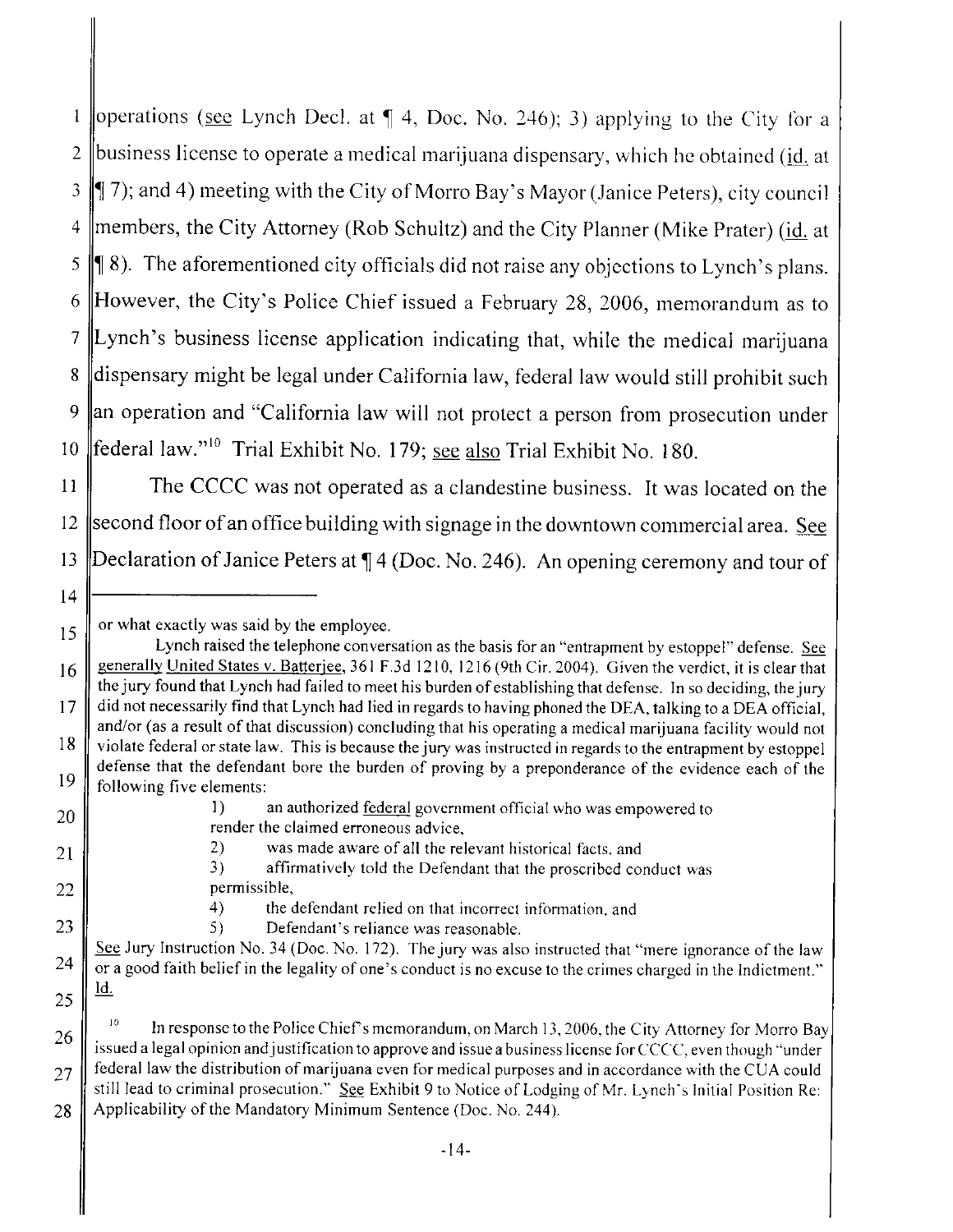the tàcilities were conducted where the attendees included the city's Mayor and  $\mathbf{1}$ 2 members of the city council.  $\underline{Id}$ . Both the Mayor and Lynch separately passed out  $3 \parallel$  their business cards to proprietors of commercial establishments within the immediate  $4$  vicinity of the CCCC who were told that, should they have any concerns or complaints 5 about the CCCC's activities, they should notify either the Mayor or Lynch. Id. at  $\frac{1}{3}$  5; 6 <u>see also</u> Lynch Decl. at  $\sqrt{\frac{6}{16}}$  (Doc. No. 246). No one ever contacted either the Mayor 7 ||or Lynch to make a complaint. Id.

8 Lynch employed approximately ten people to help him run CCCC as security 9 guards, marijuana growers, and sales staff. See PSR at  $\parallel$  9. He worked at the store 10 most days. *Id.* He ran background checks on prospective employees and did not hire 11 | anyone with a felony record or who was an "illegal alien."<sup>11</sup> See Lynch Decl. at  $\P$  15, 12  $\parallel$  and 22 (Doc. No. 246). Employees signed in and out via an electronic clock and 13 Lynch ran payroll through "Intuit Quickbooks." Id. at  $\P$  22-23. Employees had to 14 execute a "CCCC Employee Agreement" which contained various disclosures and 15  $\parallel$  restrictions.<sup>12</sup> See Exhibit 11 to Burkdoll Decl. (Doc. No. 236).

16 | Lynch installed a security system which included video recording of sales 17 transactions within the facility. Lynch Decl. at  $\P$  17; see also PSR at  $\P$  9. The CCCC 18 kept "detailed business records" of its purchases and sources of the marijuana. See 19  $\|PSR \text{ at } \P \|$  37-38. It likewise had extensive records as to its sales, including copies of 20  $\|$ the customers' medical marijuana authorizations and driver's licenses. See Redacted 21 Indictment  $\P$  B-4 of Count One on page 3 (Doc. No. 161). No one under 18 was 22 permitted to enter unless accompanied by a parent or legal guardian. Lynch Decl. at 23  $\parallel$  17. Entrance to the CCCC was limited to law enforcement/government officials,

24

25

Three of these employees (Justin St. John, Chad Harris and Michael Kelly) were 19 years old when hired. See Trial Exhibits. 117-18 and 123-24.

 $27 \parallel$ <sup>12</sup> The CCCC Employment Agreement included the following language: "I understand that Federal Law prohibits Cannabis but California Law Senate Bill 420 allows Medical Cannabis and gives patients a 28 constitutional exception based on the 10th Amendment to the United States of America [sic]."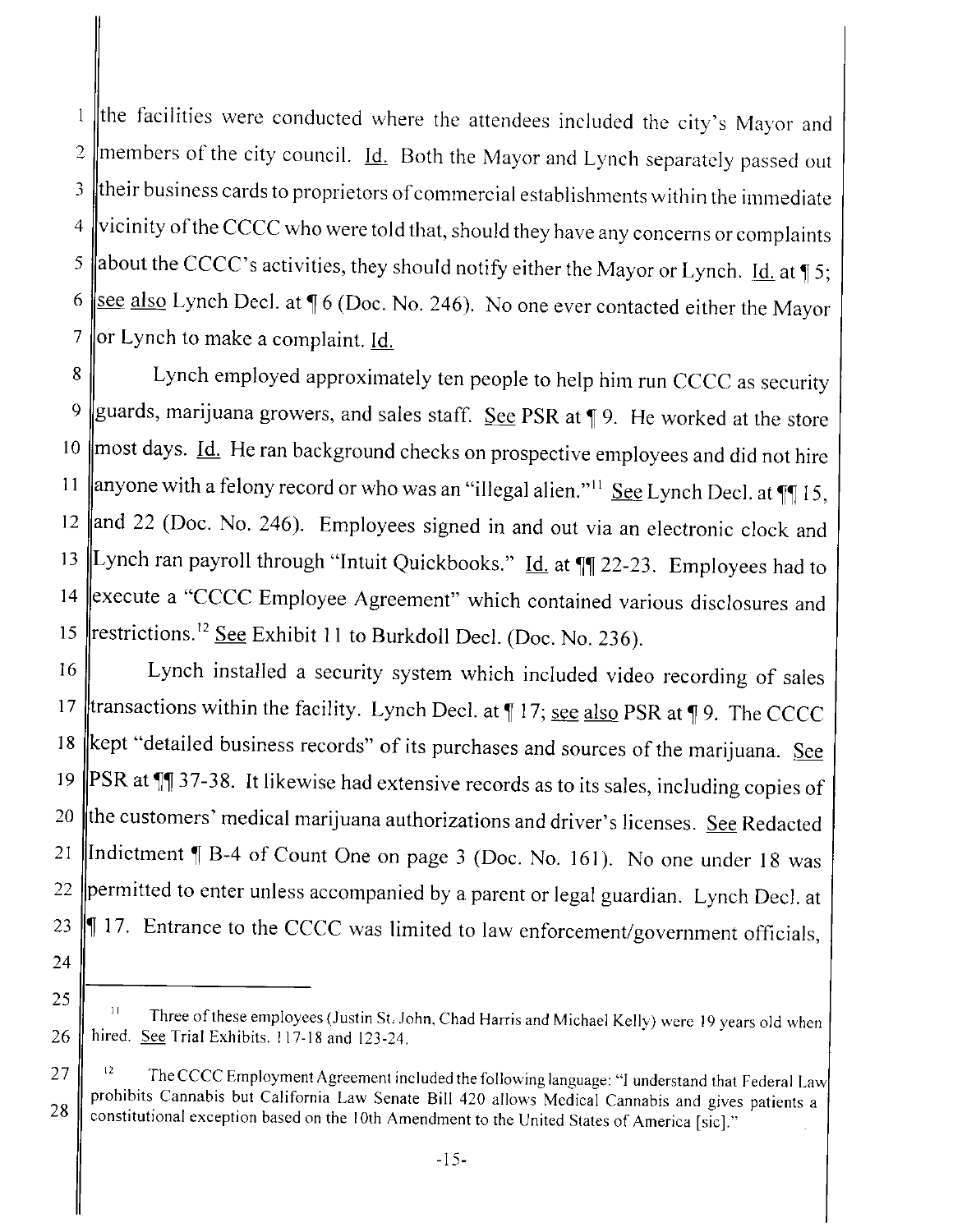patients, caregivers and parents/legal guardians. Id. at 29.  $\mathbf{1}$ 

2 **Before being allowed to purchase any marijuana product**, a customer had to 3 provide both medical authorization from a physician and valid identification. Id. at  $4 \parallel 27$ ; see also PSR at  $\parallel 21$ . The status of the doctors listed on the medical  $5$  authorization forms were also checked with the California Medical Board website. 6 Lynch Decl. at  $\parallel$  25. CCCC also had a list of physicians who could re-issue expired 7 ||medical authorization cards.<sup>13</sup> A customer would have to sign a "Membership" 8 Agreement Form" wherein the buyer had to agree to the listed conditions which 9 lincluded, inter alia: not opening the marijuana container within 1000 feet of the 10  $\parallel$  CCCC, using the marijuana for medical purposes only, abiding by the California laws 11  $\parallel$ regarding medical marijuana, etc. See Exhibit 10 to Burkdoll Decl. In addition, the 12 customer had to execute a CCCC "Designation of Primary Caregiver" form wherein 13 the buyer: 1) certified that he or she had one or more of the medical conditions which 14 provide a basis for marijuana use under the CUA, and 2) named the CCCC as his or 15 her "designated primary caregiver" in accordance with Cal. H & S Code § 11362.5(d) 16  $\parallel$ and (e). <u>Id.</u> at Exhibit 9. Evidence presented at trial showed that the CCCC not only 17 sold the marijuana but also advised customers on which varieties to use for their 18 ailments and on how to cultivate any purchased marijuana plants at their homes.

20

19 Nearly all of the persons who supplied the marijuana products to the CCCC

<sup>21</sup> 22  $13$  The original indictment included a second defendant, Dr. Armond Tollotte, Jr., who was charged with, inter alia, writing up physician's statements authorizing marijuana for customers to use at CCCC and other locations for cash payments but without first determining any medical needs of the customers. See Indictment at pages 3-6 (Doc. No. I). Prior to Lynch's trial. Toilette pled guilty to the Count One conspiracy charge. See Tollette Plea Agreement at page 4-6 (Doc. No. 96). Part of the "Factual Basis" for the plea was an admission that "On November I 1,2006, defendant received and read a facsimile from the Morro Bay store warning defendant that [Confidential Source 1] was working for law enforcement." Id. at page 5. However, Toilette never stated or admitted that he conspired with Lyneh, or whether Lynch knew or should have been aware of his illegal activity. The Government did not call Tollette as a prosecution witness at trial. Lynch has stated that he "never met Dr. Tollette until I was arrested." Lynch Decl. at  $\P$  11. As stated on page 6 of the Sent. Rec. Let., "there is no dedicated ¡sic) connection between the defendant and Toilette such that Toilette was the only doctor referring customers to the CCCC and the CCCC, in turn. was sending potential customers only to Tollette." 23 24 25 26 27 28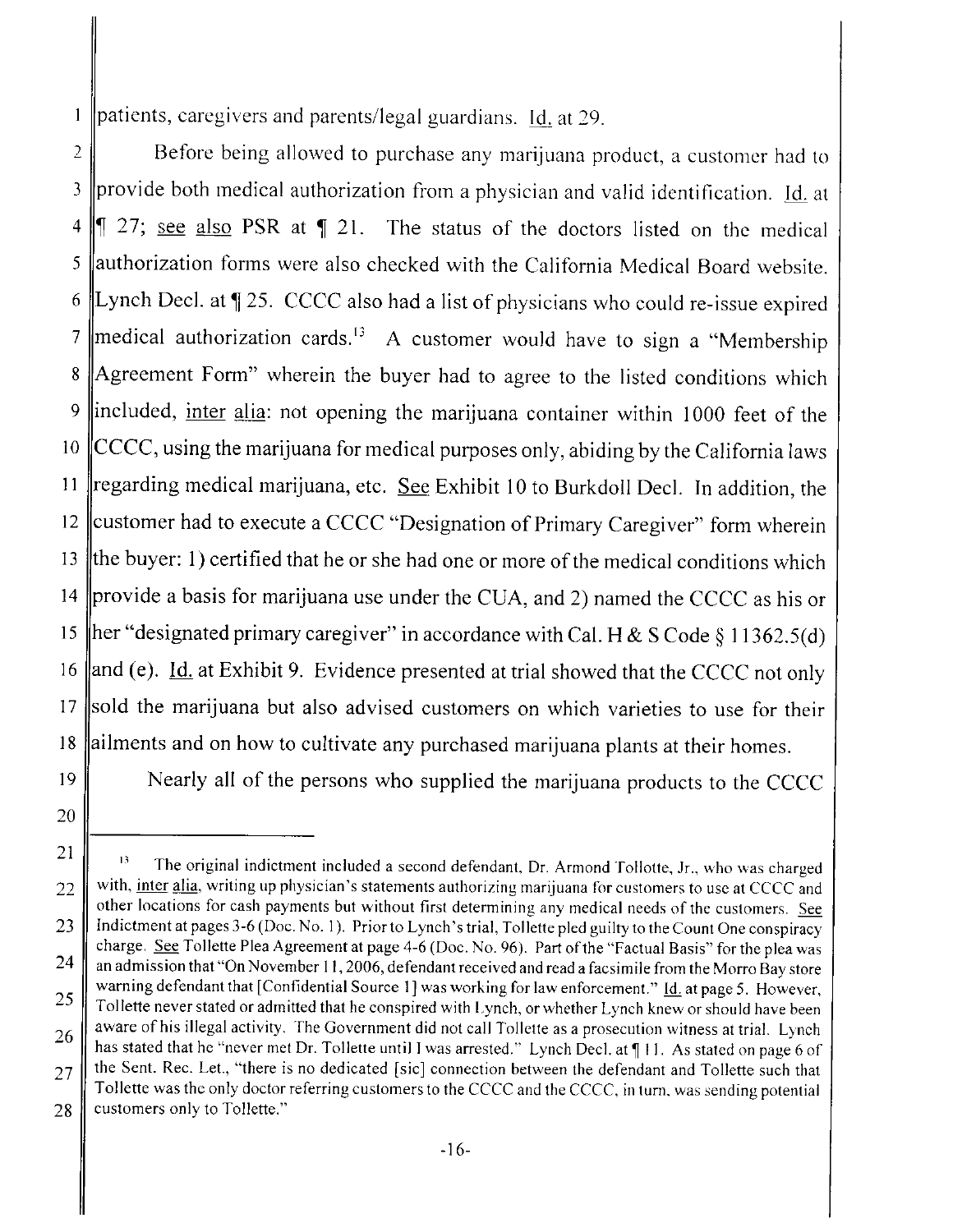$\parallel$  (referenced as "vendors") were themselves members/customers of the CCCC. See  $\mathbf{l}$ 2 Report of Investigation at  $\P$  3, Exhibit 1 to Burkdoll Decl. Lynch documented "the 3 weight, type, and price of marijuana that he purchased from "vendors." Id. Between  $4$  CCCC's opening in April of 2006 to its closing in about April of 2007, CCCC paid 5 vendors over \$1.3 million for marijuana products. <u>Id.</u> at  $\P$  4. During that period, the 6 top ten suppliers were paid between \$150,097.50 and \$30,567.50. Id. Lynch was 7 CCCC's third largest provider and received \$122,565. Id. The second highest 8 Supplier was John Candelaria II, who was a CCCC employee during part of the 9  $\parallel$ relevant time. Id.

10 Lynch maintains that he did not open CCCC to make money and that he never 11 got his initial investment back. See Lynch Decl. at  $\parallel$  24. The DEA claims that, based 12 upon CCCC's records between April 2006 and March 2007, CCCC had sales of \$2.1 13  $\parallel$ million. See  $\parallel$  2 of Exhibit 1 to Burkdoll Decl. However, neither side has provided 14  $\|$ an actual/reliable accounting to this Court as to CCCC's business records to determine 15 || to what extent, if any, CCCC was a profitable venture.  $14$ 

16 As noted in the Sent. Rec. Let. at page 5, Lynch hired certain employees "who, 17 |by their conduct and association to the CCCC, undermined the defendant's well-18 lintended purpose of helping those in need of medical marijuana." For example, one 19 employee (Abraham Baxter) sold \$3,2000 worth of marijuana from the CCCC to an  $20 \parallel$  undercover agent away from the premises without the prerequisite production of any 21  $\parallel$  medical authorization. Id. However, there was "nothing to indicate that the defendant 22  $\|$ knew of Baxter's extracurricular activities other than defendant's own meticulous 23  $\parallel$  accounting should have alerted him of unexplained inventory reductions." Id. at page

<sup>25</sup> 26 27 28  $14$  The Government has submitted a July 15, 2008 expert designation letter from Lynch's counsel which stated that Defendant's expert ( $\text{i.e.}$  Carl Knudsen) would be expected to testify that the \$2.1 million sales figure is incorrect and that "Lynch made less than \$ i 00 thousand from his enterprise." See page i of Exhibit B to Kowal Declaration attached to Government's Opposition to Defendant's Second Motion for New Trial (Doc. No. 201). However, Knudsen did not testify and no report or other evidence was received from him or admitted at triaL.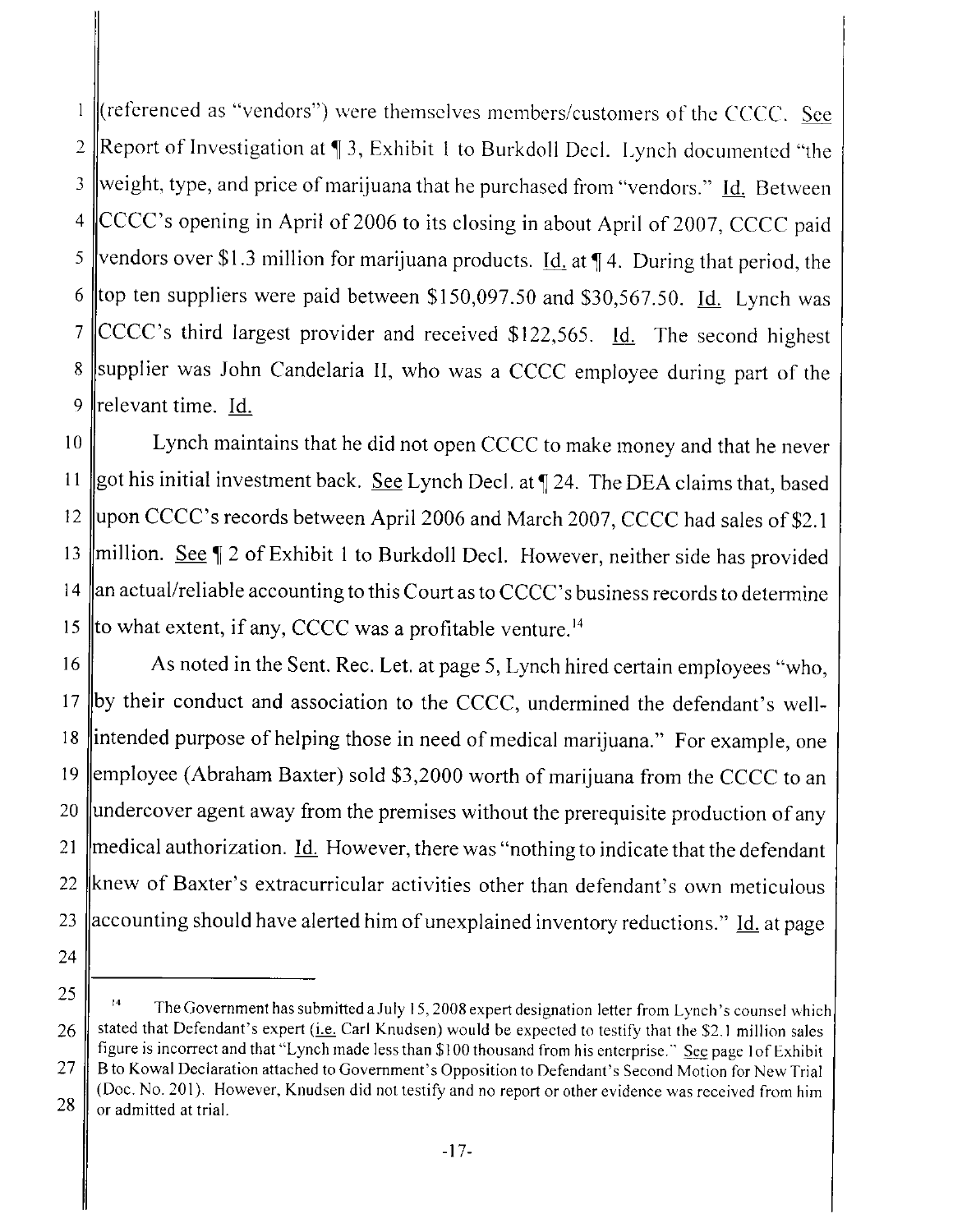$|6.^{15}$  Baxter has submitted a videotaped statement that Lynch was unaware of Baxter's  $\mathbf{1}$ 2  $\parallel$  improper sales. See Doc. No. 277. Likewise, there is evidence of observations by San 3 Luis Obispo County Sheriffs of two CCCC employees (*i.e.* John Candelaria and Ryan 4 Doherty) distributing bags and packages to persons immediately outside of the CCCC  $\frac{1}{5}$  premises or exiting the CCCC with such bags/packages and thereafter driving off in 6 their respective vehicles. PSR at  $\mathbb{Z}$  26-27.<sup>16</sup> The Sent. Rec. Let. at page 5 states:

> While the defendant and the CCCC may have sold marijuana to some people with a legitimate need for alternative medical treatment, it is obvious that the CCCC was also providing marijuana to people with no medical need but an authorization in hand. Undercover officers observed customers walking in to [sic] the store and leaving the store on rolling shoes. A total of 277 customers were under age 21 which makes it unlikely that they would suffer from disease. And so it appears that the defendant and his CCCC employees knowingly provided marijuana to anyone holding an authorization and did very little to confirm the customer's true justification for holding the authorization.

7

8

9

10

11

12

13

14 15 The USPO's above-stated conclusions are highly questionable. First, if the CCCC checked the status of the doctors who issued the medical marijuana authorization and found them to be in good standing with the California Medical Board (as Lynch 16 claimed - see Lynch Decl. at  $\P$  25 - and the Government did not rebut), on what other 17 basis would the CCCC determine whether or not the customer had a legitimate need 18 for the marijuana? There was no physician stationed at the facility to conduct medical 19 20 21 exams. Second, the fact that certain customers were able to walk into the store and leave "on rolling shoes" does not preclude them from having certain conditions specified in the CUA such as cancer, AIDS or migraines. Likewise, the USPO's 22

 $23 \parallel$  <sup>15</sup> There was evidence at trial that certain quantities of the processed marijuana were not pre-packaged. Hence, one may question whether it is reasonable to expect Lynch to have been aware of isolated instances  $24 \parallel$  defineration when may question w

<sup>25</sup> 26 27 There is no evidence that all of the bags/packages contained marijuana products or that any purported marijuana therein came from the CCCC. As noted above, Candelaria on his own cultivated marijuana for sale to purchasers. Likewise, the transportation of marijuana by a primary caregiver would not have becn in violation of the CUA or MMPA. Also, except for uncorroborated hearsay purportedly from Doherty (see pages 7-10 of Exhibit 18 to Burkdoll Decl., Doc. No. 236), there is no evidence that Lynch was aware of  $28$   $\parallel$  those incidents.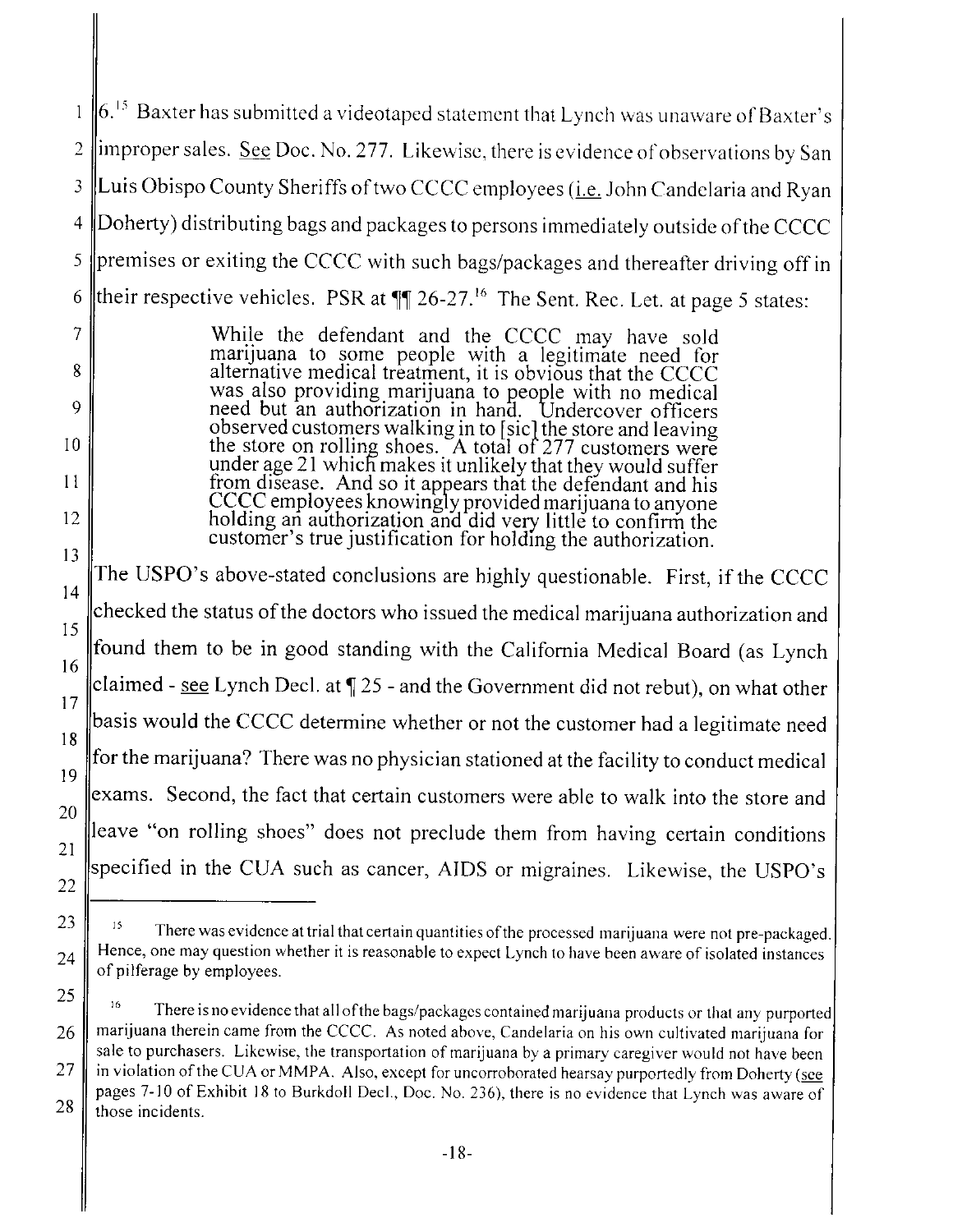$\parallel$ assumption that persons under age 21 are unlikely to "suffer from disease" is  $\mathbf{1}$ 2 unfounded in the context of persons who have gone to doctors and obtained medical 3 authorizations for medicinal marijuana. While it might be argued (based on 4 speculation) that persons who are physically able to leave the store on "rolling shoes" 5 or are under the age of 21 might be more likely to have obtained their medical  $6$  authorization by fraud or through unscrupulous physicians such as Dr. Tollette, that 7 argument/supposition would be insufficient to establish fault on the part of a 8 ||marijuana dispensary such as the CCCC which has checked the standing of the issuing 9 physician.

10 On March 29, 2007, DEA agents executed a search warrant at the CCCC and 11 |Lynch's home. PSR at  $\sqrt{29}$ . Processed marijuana, marijuana plants, hashish and other 12 | marijuana products were seized along with CCCC's business records. Id. at  $\P$ [129-34. 13 The agents did not shut the facility down at that time and Lynch continued to operate 14 the CCCC for another five weeks. Id. at  $\parallel$  30.

15 As calculated by the USPO, the total amount of marijuana involved in this case  $16$  || $is$ :

17 | Actual Marijuana Recovered and Tested by DEA . . . . . . . . . . . . . . 5.617 kilograms 18 Marijuana Determined by Extrapolation of Business Records. . 496.200 kilograms 19 THC recovered and tested by DEA (marijuana conversion: 277.9 grams of THC is the equivalent of  $1,389.5$  grams 20 of marijuana . . . . . . . . .. . . . . . . . . . . . . . . . . . . . . . . . . . . . . .. . . 1.89 kilograms 21 Total. . . . . . . . . . . . . . . . . . . . . . . . . . . . . . . . . . . . . . . . . . . . . . 503.206 kilograms

22  $\parallel$ Id. at  $\parallel$  52 (footnote omitted).

## 23 III. SENTENCING GUIDELINES

 $24$   $\parallel$  A. Offense Level Computation

 $25$  Given Lynch's conviction on multiple counts, initially it must be determined 26 whether there are groups of closely related counts as per §§ 3D1.1(a) and 3D1.2 of the 27 United States Sentencing Commission, Guidelines Manual (Nov. 2009) ("USSG" or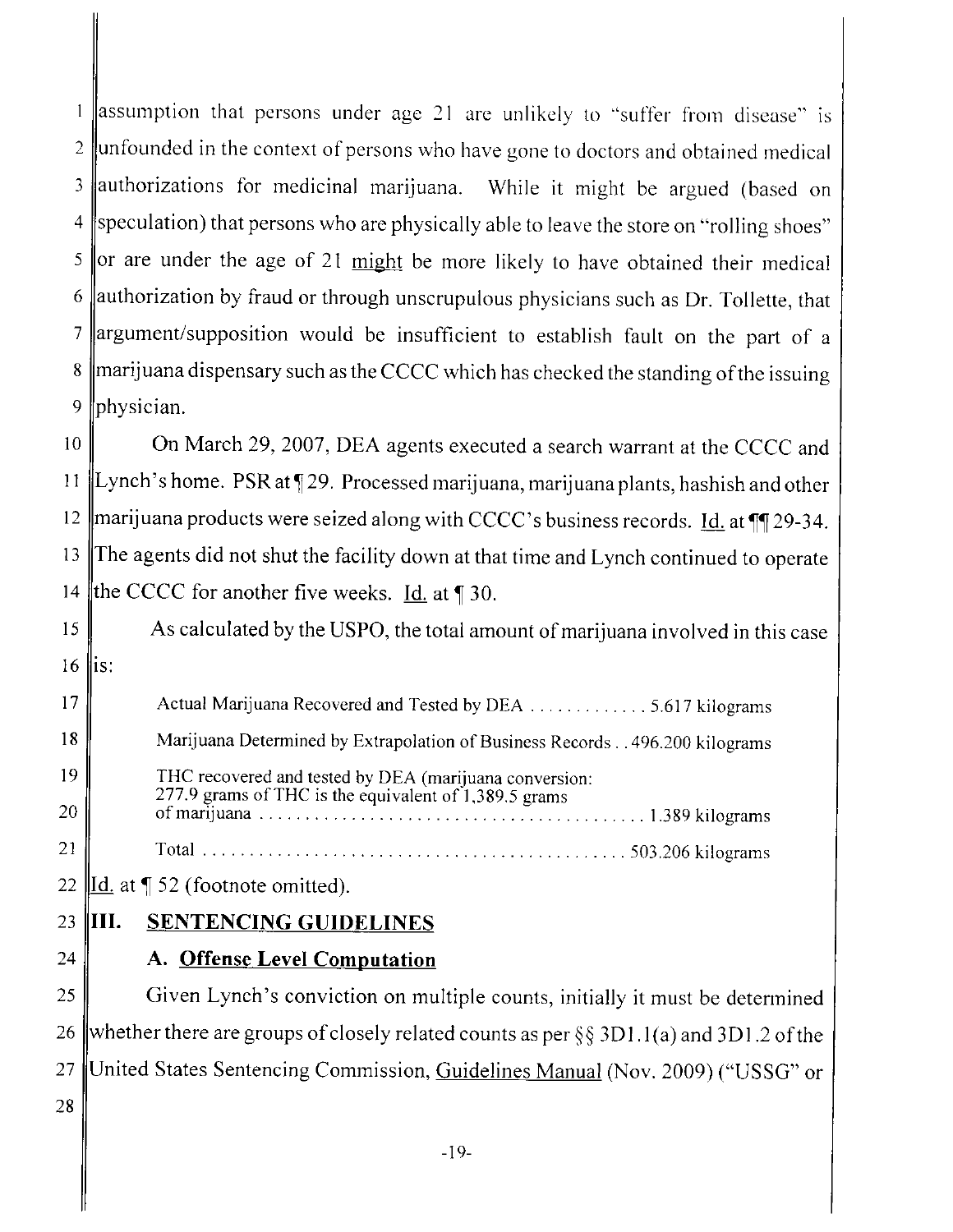"Guidelines").<sup>17</sup> Counts One (conspiracy to distribute marijuana), Four (possession  $\mathbf{l}$ 2 with intent to distribute marijuana) and Five (maintaining a premises for the 3 distribution of marijuana) can be grouped together (henceforth collectively "Counts 4  $\parallel$  1/4/5") under USSG § 3D1.2(b) as they involve the same victim ("societal interest")<sup>18</sup> 5 and actions which are part of a common plan. See PSR at  $\P$  47-48. Counts Two and 6 Three (distribution of more than 5 grams of marijuana to a person under the age of 21) 7 are grouped together (henceforth collectively "Counts  $2/3$ ") under USSG § 3D1.2(b) 8 because they involve the same victim (Justin St. John - the underage recipient) and 9 connected transactions. However, Counts  $2/3$  are not grouped with Counts  $1/4/5$ 10 because they involve separate victims/harms. See PSR at  $\P$  49.

23

24

25

26

27

28

### 11 ||  $1.$  Counts  $1/4/5$

12 When calculating the offense level for a group of counts, one uses the most 13 Serious (i.e. highest offense level) of the individual counts. USSG § 3D1.3(a). As to 14 Counts One, Four and Five (as alleged and proven at trial), Count One is the most 15 serious. For a conspiracy charge under 21 U.S.C. § 846, the base offense level is 16 determined pursuant to the Drug Quantity Table set forth in USSG  $\S 2D1.1(c)$ . Here, 17 there is sufficient evidence that the amount of marijuana and related marijuana 18 products involved as to Count One was between 400 and 700 equivalent kilograms of 19 marijuana-containing substances (see PSR at  $\parallel$  52) which would fall within USSG § 20  $\|2D1.1(c)(6)$  for a base offense level of 28 as to Counts 1/4/5.

21  $\parallel$  In the PSR at  $\P$  55, the Probation Office proposed an additional 4 level increase 22 ||pursuant to USSG § 3B1.1(a) which so provides: "[i]f the defendant was an organizer

The November 2009 Edition of the Guidelines Manual was issued after Lynch's conviction. Typically, clarifying but not substantive amendments to the Guidelines are applied retroactively, unless the retroactive application would disadvantage the defendant and give rise to an ex post facto clause violation. See United States v. Lopez-Solis. 447 F.3d 1201, 1204 (9th Cir. 2006). In this case, the Novcmber 2009 Edition does not materially alter any Guidelines provision which is applieable in this case.

<sup>18</sup> As stated in USSG § 3D! .2, comment (n.2): "For offenses in which there are no identifiable victims (e.g. drug... offenses, when society at large is the victim), the 'victim' for purposes of subsections (a) and (b) is the societal interest that is harmed."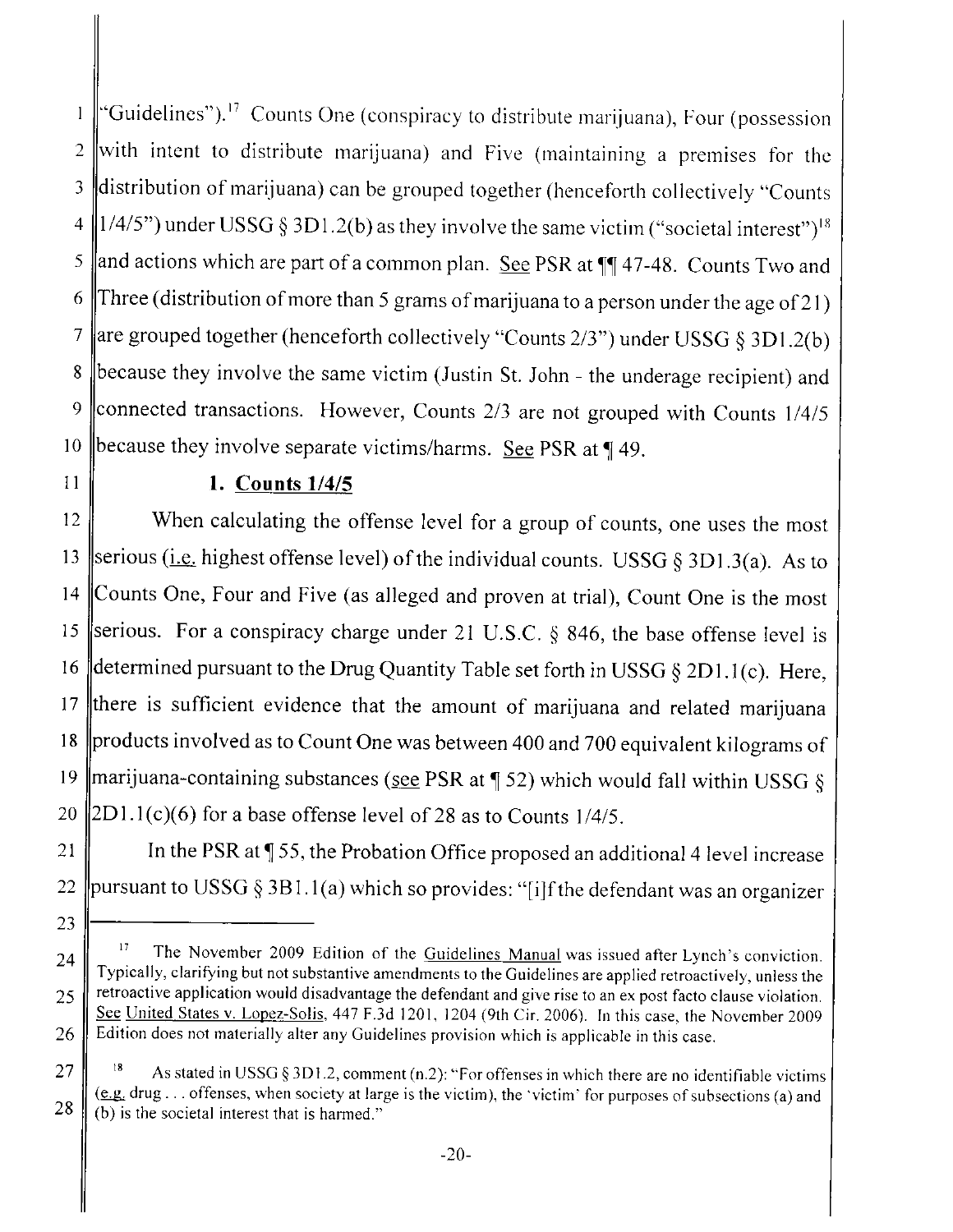$\frac{1}{2}$  or leader of a criminal activity that involved five or more participants or was otherwise 2 extensive  $\dots$  ." The Government proposes increasing the base number not only 3 | pursuant to USSG § 3B1.1(a) but also by an additional level under USSG 2D1.2(a)(2) 4 for "sales to minors." See Government's Amended Response to Presentence Report 5 at page 1 (Doc. No. 251). For the reasons stated below in its discussion of the safety 6 valve element in 18 U.S.C. § 3553(f)(4), this Court would not find Lynch to be an 7 "organizer/leader" for purposes of enhancing his criminal sentence. As to the 8 Government's citation to USSG § 2D1.2(a)(2), the Court would find it to be literally 9 ||applicable.

10 || In sum, the offense level for Counts 1/4/5 would be 29.

#### 11 |  $2.$  Counts 2/3

12 Counts Two and Three involve the distributions of marijuana in amounts over 13  $\parallel$  5 grams to Justin St. John who was between 19 and 21 years, in violation of 21 U.S.C. 14  $\|\$ § 859. The applicable guideline for the crime is USSG § 2D1.2. The USPO in the 15 PSR attempts to utilize  $\S 2D1.2(a)(1)$  which provides for "2 plus the offense level 16 ||from 2D1.1 applicable to the quantity of controlled substance directly involving... 17 an underage... individual...." The evidence at trial was that St. John (an employee 18 at the CCCC who had a medical marijuana authorization) was given 17.5 and 14 19 grams of marijuana on two separate occasions. See PSR at  $\P$  59. The Probation Office 20  $\parallel$ then notes that, based upon CCCC's records, there were 277 underage customers and 21  $\|$ that, if one were to take the average amount of marijuana which St. John had received 22 on those dates (*i.e.* 15.75 grams) and multiplied it by 277, the resulting amount would 23 be 4.363 kilograms. That amount of drugs, under USSG § 2D1.1(c)(14), would give 24 a base offense level of 12, which plus 2 under  $\S 2D1.2(a)(1)$  would equal 14. Id.

25 However, this Court would find USPO's methodology to be based on pure 26 speculation - that the average of the amounts which St. John (a CCCC employee)  $27$  received on the two aforementioned occasions should be used as a multiplier for the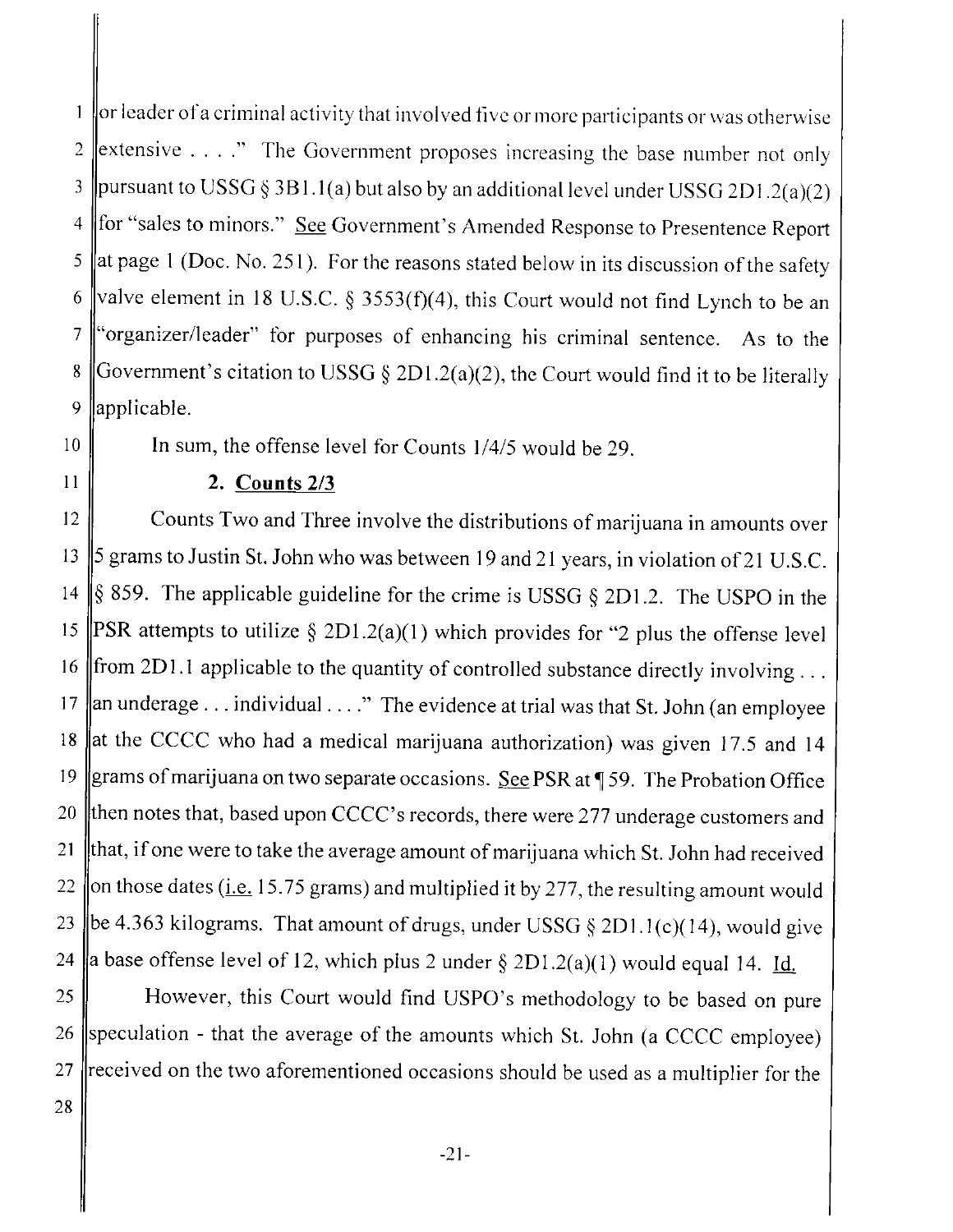$\|$ 277 underage customers.<sup>19</sup> Instead, this Court would select the 13 offense level in  $\mathbf{1}$ 2  $\parallel$  USSG § 2D1.2(a)(4) which is utilized where the other subsections are not applicable.

## 3 3. Total Offense Level

4 Because the offense level for the Counts 2/3 group is more than 9 levels below 5 the Counts  $1/4/5$  group, no additional enhancement for an "adjusted combined offense 6 level" is added to the Counts  $1/4/5$  group total of 29 pursuant to USSG § 3D1.4.

 $7 \parallel$  In light of the above, the total offense level in Lynch's case is 29.

## 8 B. Lynch's Criminal History and Resulting Guidelines Range

9 According to the PSR, Lynch does not have any prior arrests or convictions 10 which would be applied in determining his criminal history category. See PSR at  $\P$ 11  $\|$ 76-79. Therefore, he falls within category I. The Sentencing Guidelines range for an 12 offense level of 29 and a criminal history category I would be 87 to 108 months.

### 13 **C. Mandatory Minimum Sentences**

14 The convictions of the crimes in Counts One, Two and Three provide for 15 statutory minimum sentences unless some exception can be found to avoid their 16 application.

17 In Count One, the jury found Lynch guilty of violating 21 U.S.C.  $\S\S 841(a)(1)$ 18  $\parallel$ and (b)(1)(B), 846, 856 and 859, including a specific finding that the crime involved 19 "at least 100 kilograms of a mixture or substance containing a detectable amount of 20 marijuana" and "at least 100 marijuana plants  $\dots$ " See Verdict at pages 2-3 (Doc. 21 No. 175). 21 U.S.C. § 841(b)(1)(B)(vii) provides that such amounts require that the 22  $\parallel$  defendant "shall be sentenced to a term of imprisonment which may not be less than 23  $\vert$ 5 years . . . ."

24 The jury convicted Lynch of Counts Two and Three charging him with

 $\frac{26}{1}$  <sup>19</sup> For example, it is noted that in the Redacted Indictment provided to the jury (Doc. No. 161) in 27 | paragraphs 5 and 6 on page 4, there is reference to six distributions of marijuana to Justin St. John, one of which was only 3 grams. Further, St. John cannot be considered a typical or average CCCC customer since 28 he was one of its employees and at least one of the distributions was supposedly a birthday gift.